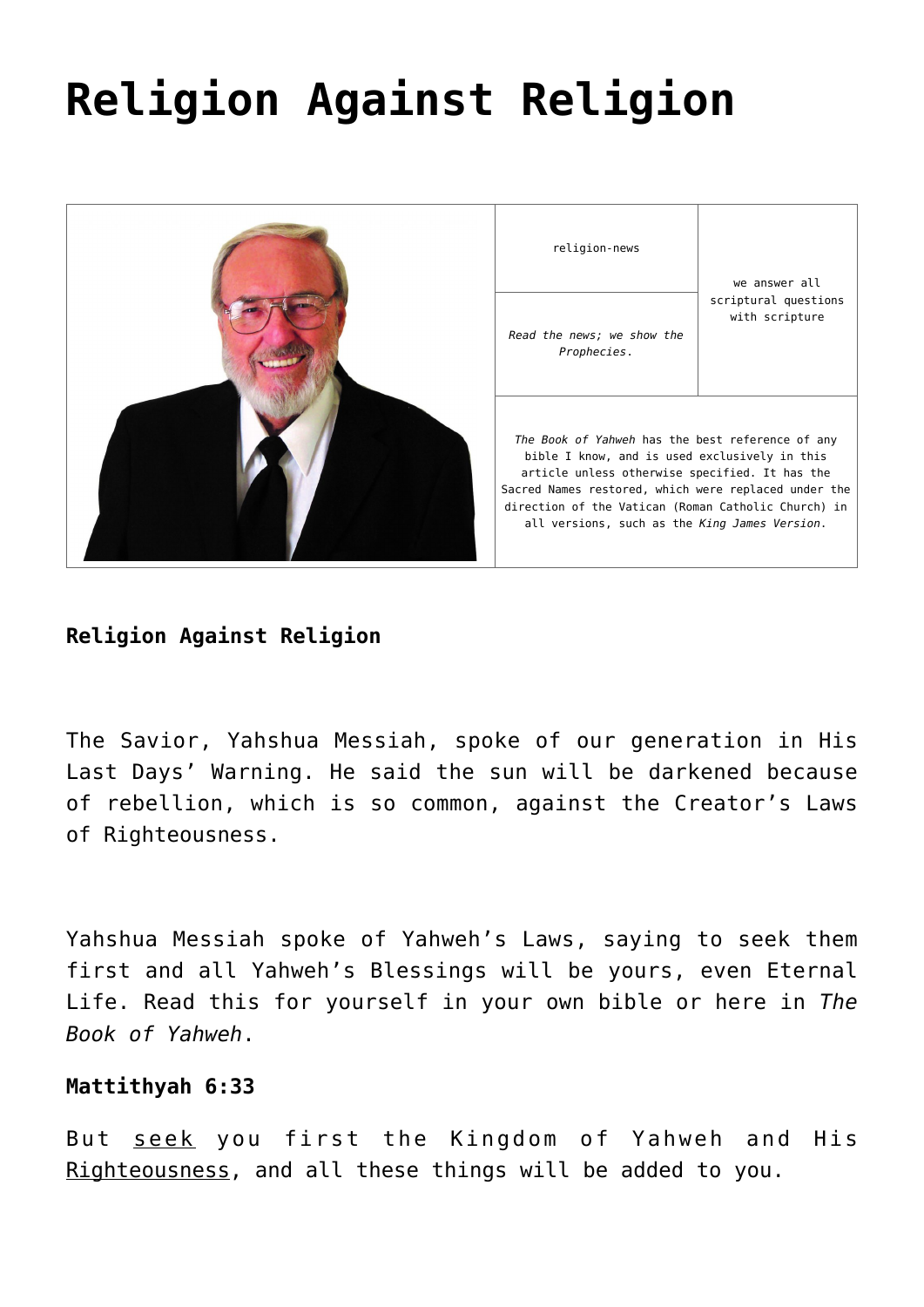Compare with **Mattithyah 6:33**:

# **Revelation 22:12-15**

12 And behold, I come quickly, and My Reward *is* with Me, to give every man according as his work will be.

13 I am the First and the Last, the Beginning and the End.

14 Blessed *are* those who keep His Laws, that they can have right to the Tree of Life, and can enter in through the gates into the City.

15 For outside *are* dogs, and sorcerers, and whoremongers, and murderers, and worshipers of Gods (elohim) and everyone *who professes* to love, yet practices breaking the Laws.

The Savior also said come out from among those who practice sin or you will be burned.

# **Revelation 18:1-5**

1 And after these things I saw one Messenger, who was sent from Yahweh. He had great Authority; and the nations were taught Righteousness by him.

2 And he cried mightily with a strong voice, saying: Babylon the great is fallen, is fallen, and is become the habitation of demons, and the hold of every foul spirit, and a place where its priests reject knowledge and they teach everyone to be unclean; to hate and get away from keeping the Laws.

3 For all nations have drunk of the wine of the wrath of her fornication, and the kings of the earth have committed fornication with her, and the merchants of the earth have grown rich through the abundance of her delicacies.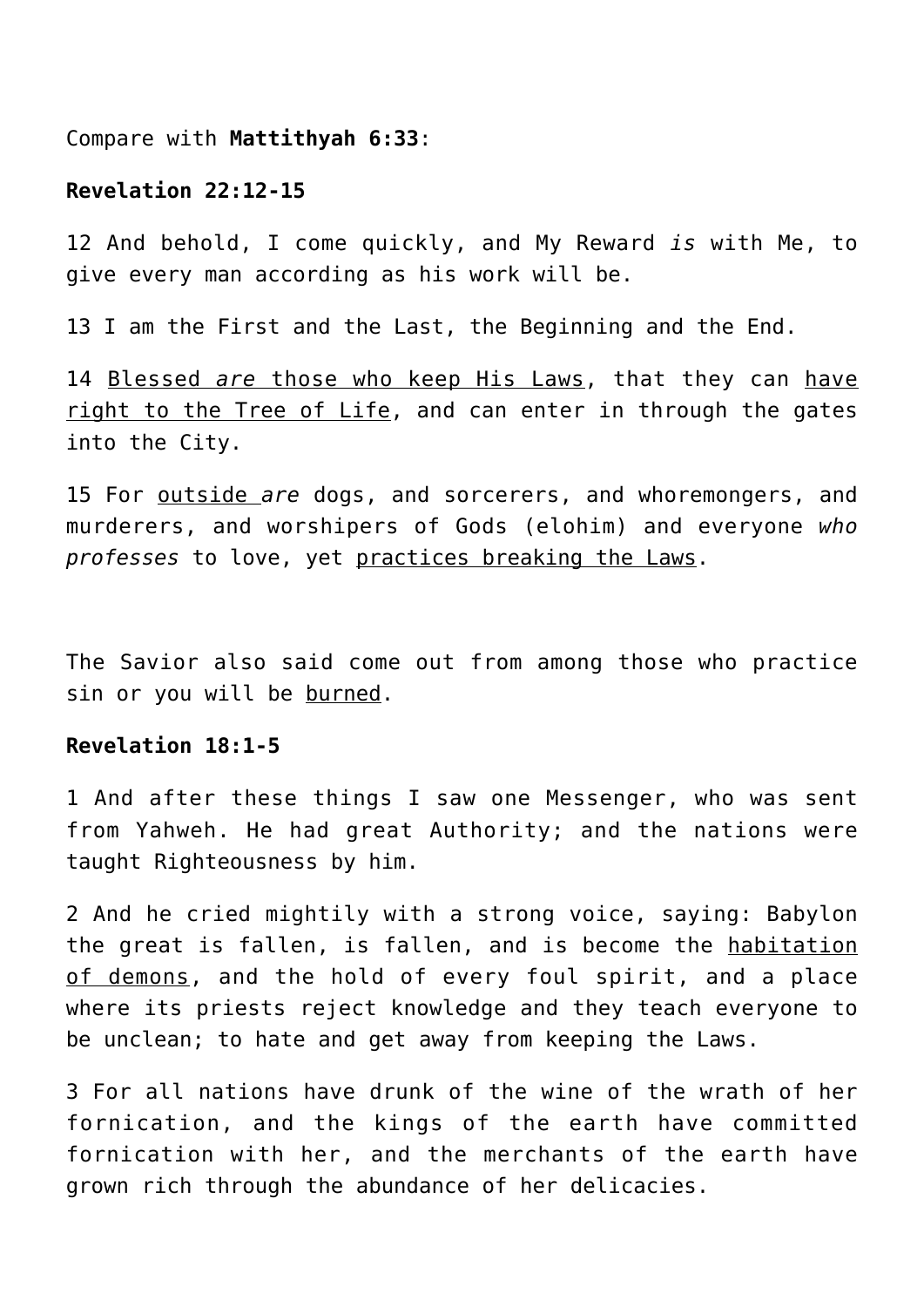4 And I heard another voice from heaven, saying: Come out of her, My People, so that you do not partake in her sins, and so that you do not receive of her plagues,

5 For her sins have reached unto heaven, and Yahweh has remembered her iniquities!

Read **verse 4** again. Her plagues are caused by her leadership in rebellion against Yahweh's Laws. She leads 4,198 other religions, even forces them to break Yahweh's Guiding Laws of Righteousness; thereby, forcing them to sin.

Sin is:

# **I Yahchanan 3:4, 7-8, 10**

4 Whoever commits sin, transgresses also the Laws; for sin is the transgression of the Laws.

7 Little children, let no man deceive you; he who practices Righteousness is Righteous, just as He is Righteous.

8 He who practices sin is of the devil, for the devil has sinned from the beginning. For this purpose the Son of Yahweh was manifested; that He might destroy the works of the devil.

10 In this the Children of Yahweh and the children of the devil are manifest. Whoever does not practice Righteousness is not of Yahweh, and he does not love his neighbor!

**Verse 8** shows the religions that practice breaking Yahweh's Laws belong to Satan. Those who follow the religions also belong to Satan.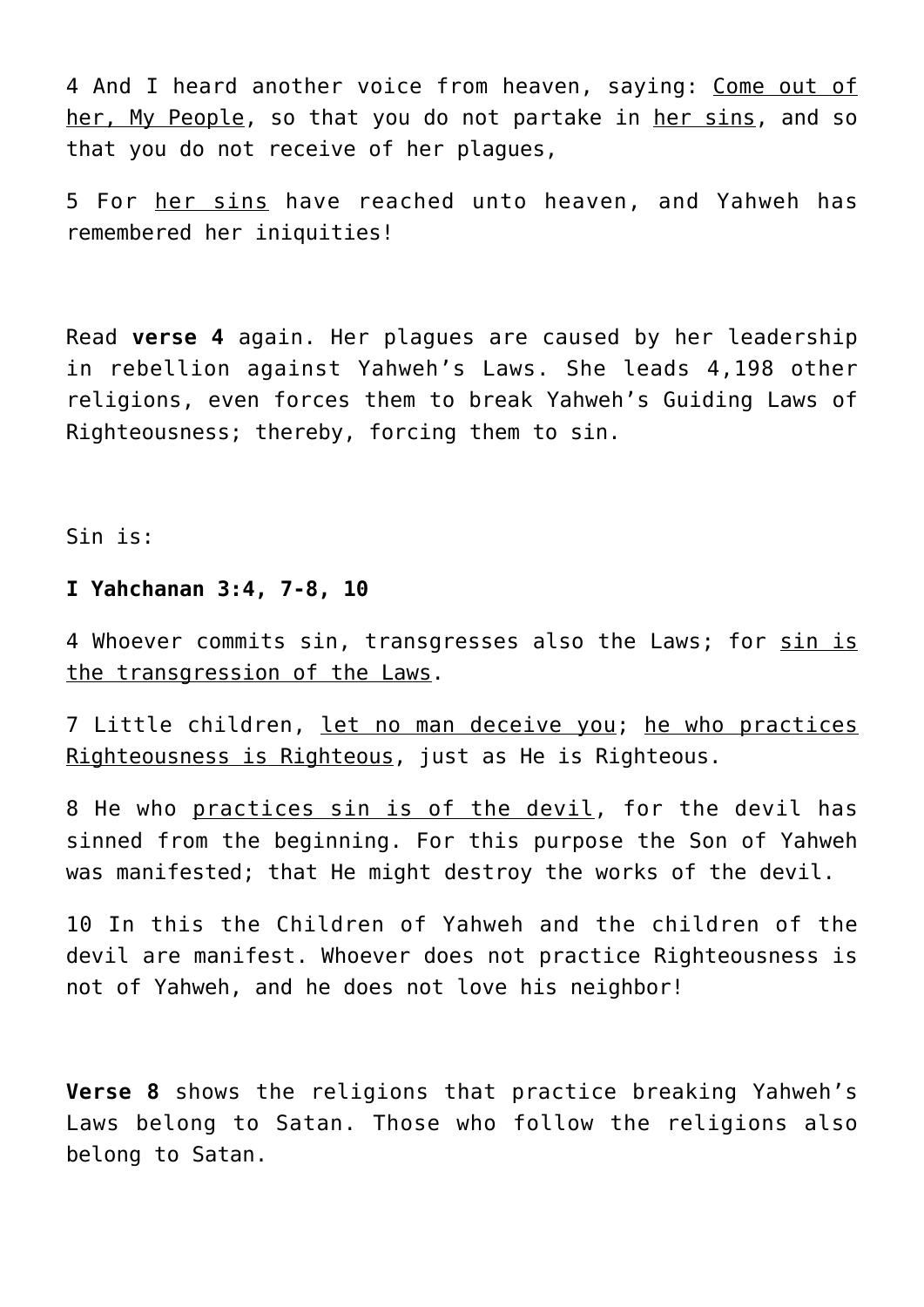**Verse 7**: let no man deceive you means come out from among them, which is shown in **Revelation 18:4**.

Who is the 'her' spoken of in **Revelation 18:4-5**?

**Revelation Chapter 17** shows us who the 'her' is that's teaching from her house of demons—**Revelation 18:2**; habitation or house of demons.

# **Revelation 18:2**

And he cried mightily with a strong voice, saying: Babylon the great is fallen, is fallen, and is become the habitation of demons, and the hold of every foul spirit, and a place where its priests reject knowledge and they teach everyone to be unclean; to hate and get away from keeping the Laws.

Now read of 'her' (**Revelation 18:4**) location. In **Revelation 17** where 'her' location is shown, she is called the 'great whore'.

# **Revelation 17:1-7, 9**

1 And there came one of the seven malakim who had the seven bowls, and talked with me, saying to me: Come, I will show you the sentence of the great whore that sits upon many waters,

2 With whom the kings (religions) of the earth have committed fornication; *practiced idolatry: Godworship (the worship of elohim),* and the inhabitants of the earth have been made drunk with the wine of her fornication.

3 So he carried me away in the Spirit into the *midst of* Godworshipers (worshipers of Elohim); and I saw a woman sitting on a scarlet colored beast, full of names of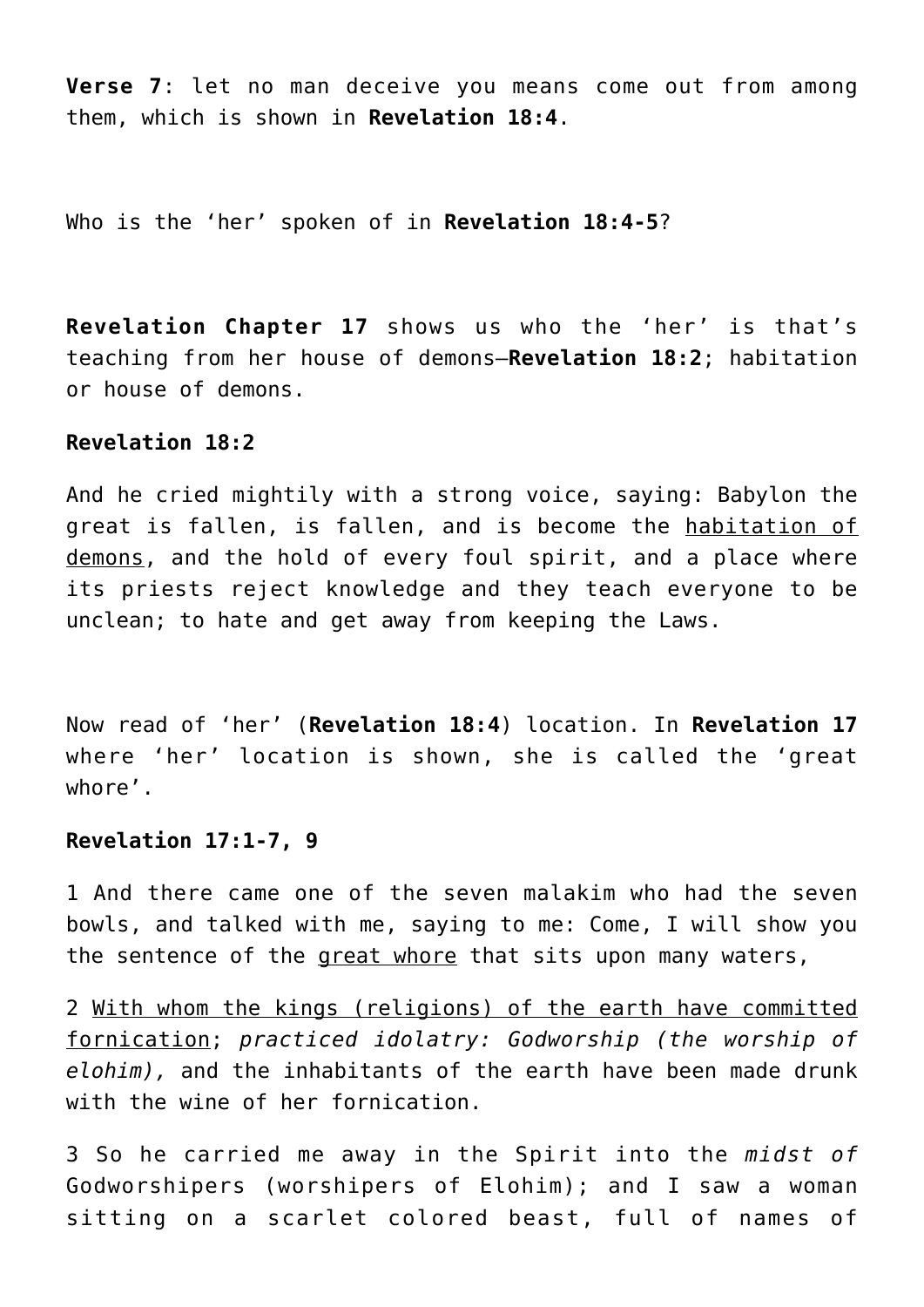blasphemy, having seven heads and ten horns.

4 And the woman was arrayed in purple and scarlet color, and decked with gold, and precious stones, and pearls, having a golden cup in her hand full of abominations and filthiness of her fornication.

5 And upon her head *was* a name written: Mystery Babylon the great, the mother of the harlots and of the abominations of the earth.

6 And I saw the woman drunk with the blood of the Saints, and with the blood of the martyrs of Yahshua. And when I saw her, I wondered with great astonishment.

7 And the Messenger said to me: Why are you astonished? I will tell you the mystery of the woman, and of the beast that carries her, which has the seven heads and ten horns.

9 And here is the mind which has wisdom: The seven heads are seven hills on which the woman sits.

**Verses 7** and **9** show her identity and her location.

# **Revelation 17:9**

And here is the mind which has wisdom: The seven heads are seven hills on which the woman sits.

#### **Seven Hills**

The *Basic Everyday Encyclopedia,* page 451, gives us the following information concerning these seven mountains (hills).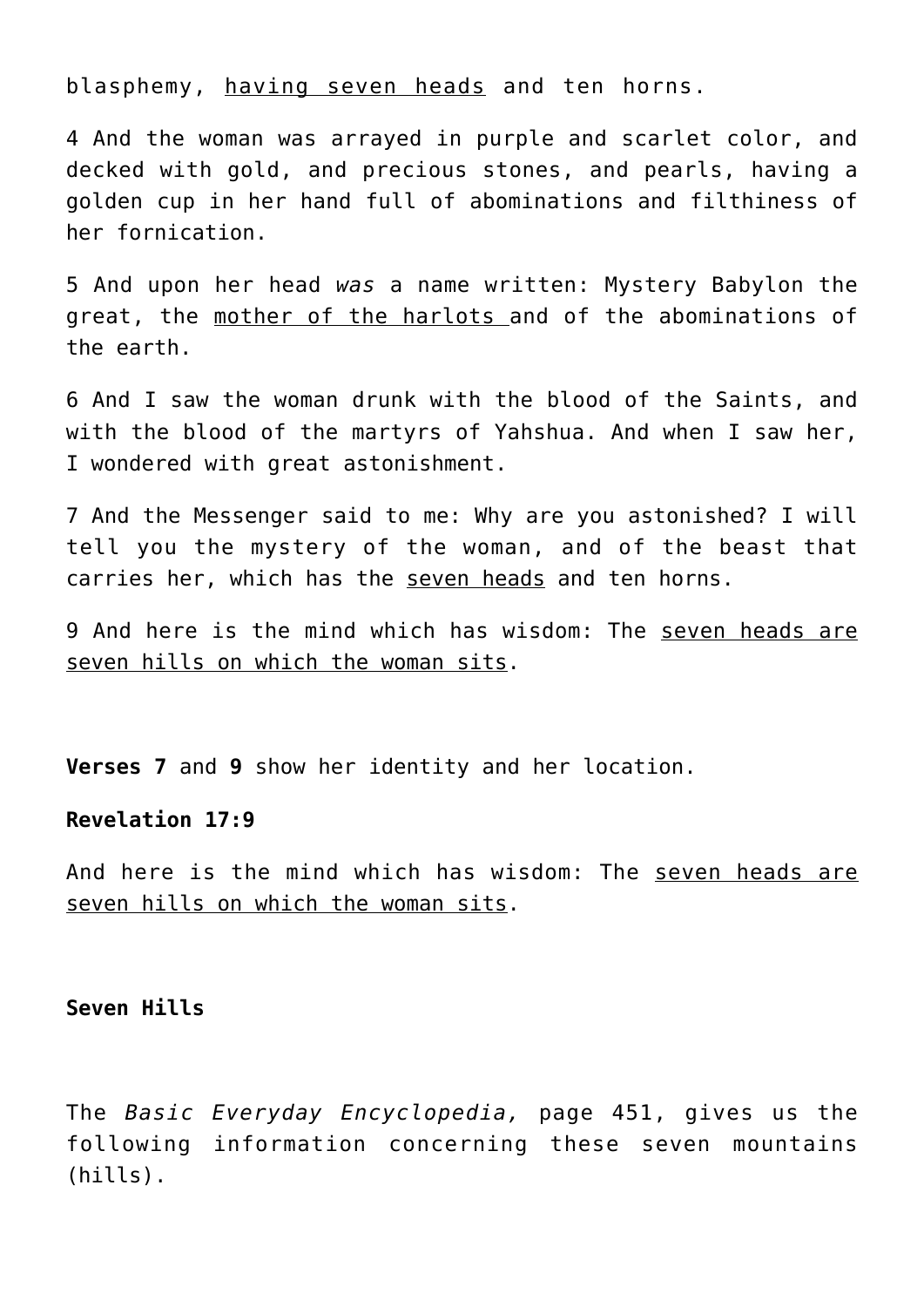Rome…Traditionally founded 753 BC…built on 7 hills…

*Compton's Pictured Encyclopedia*, 1948, Volume 12, page 144, also tells us about the city of seven hills.

…the "City of Seven Hills." …the Capitoline, Palatine, Aventine, Quirinal, Viminal, Esquiline, and Caelian hills. …the seat of the papacy, the head of the great Roman Catholic Church.

Now read:

# **Revelation 17:18**

And the woman whom you saw, is that great city which reigns over the kings of the earth.

From that location, the Roman Catholic Church reigns over the kings of the earth. The words **king** and **kingdom** simply mean *any foundation of power* such as the Roman Empire or the Roman Catholic Church, as shown in word #935 in the Greek dictionary of *Strong's Concordance*.

The Roman Catholic Church started in Egypt, after the flood, with the second son of Ham, named **Mitzraim**, which means *Egypt.*

The twelve patriarchs of the tribes of Israyl were sent to Egypt with Yahweh's Promise that He would bring them back to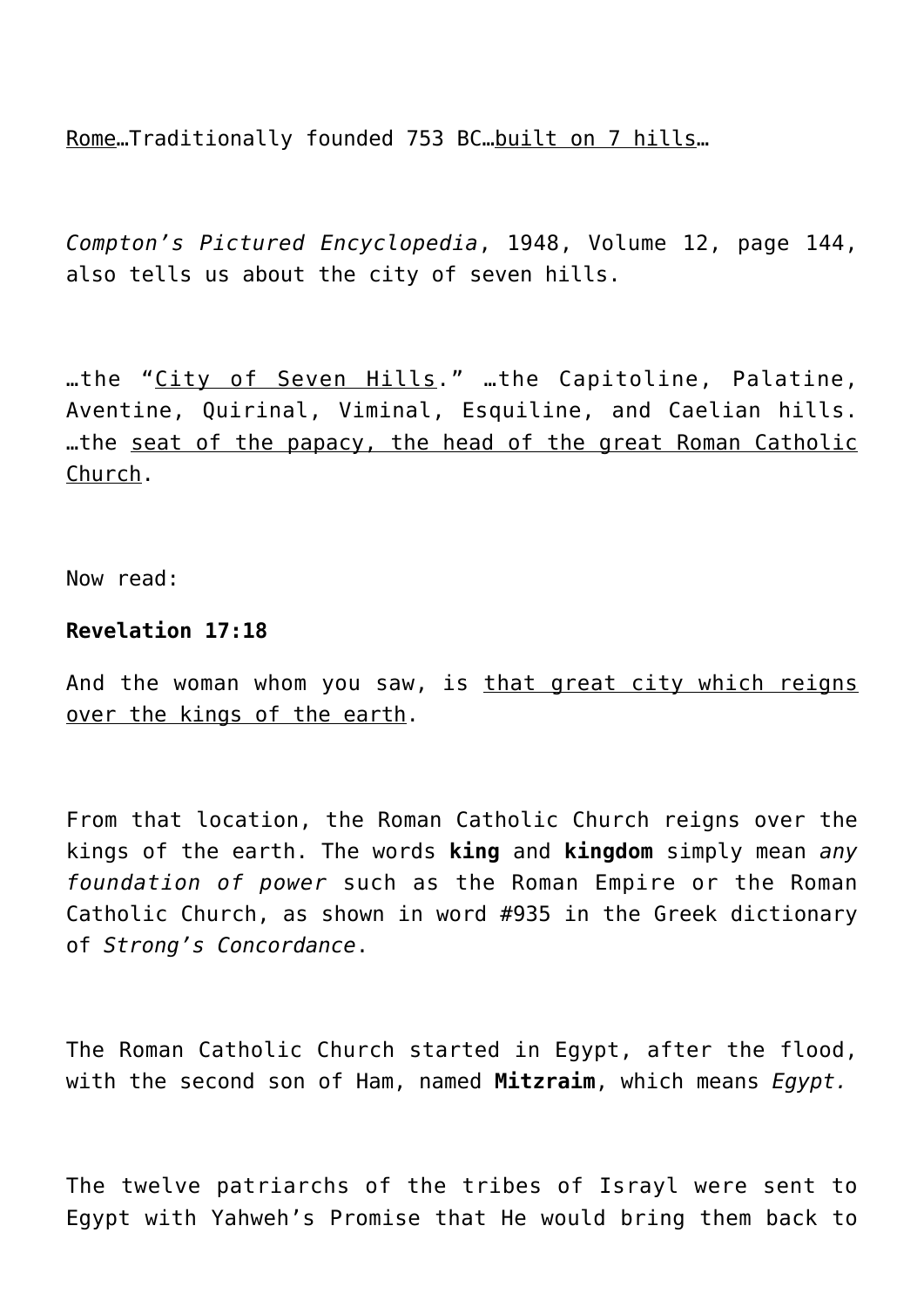their land after 400 years. When Yahweh brought them out of the land of Egypt, they were a stiff-necked, rebellious people; evil as the Gods.

## **Genesis 3:1-5**

1 Now the serpent was more subtle *and* crafty than any beast of the field which Yahweh had made. And she said to the woman; Has Yahweh indeed said: You shall not eat of every tree of the garden?

2 And the woman said to the serpent; We can eat the fruit of the trees of the garden;

3 But of the fruit of the tree which *is* in the midst of the garden, Yahweh has said: You shall not eat it, nor shall you touch it, or you will die.

4 And the serpent said to the woman; You will not surely die.

5 For He knows that in the day you eat of it, your eyes will be opened, and you will be as Gods (elohim), knowing Righteousness and evil.

**Verse 5** shows, evil as the Gods.

They were Catholics. **Catholic** means *universal,* which means they worship all Gods of the universe, or host of heaven.

Read of this group of Coptic and Roman Catholics in:

# **Acts 7:34-43**

34 I have most assuredly seen the affliction of My People who are in Egypt, and I have heard their groaning, and have come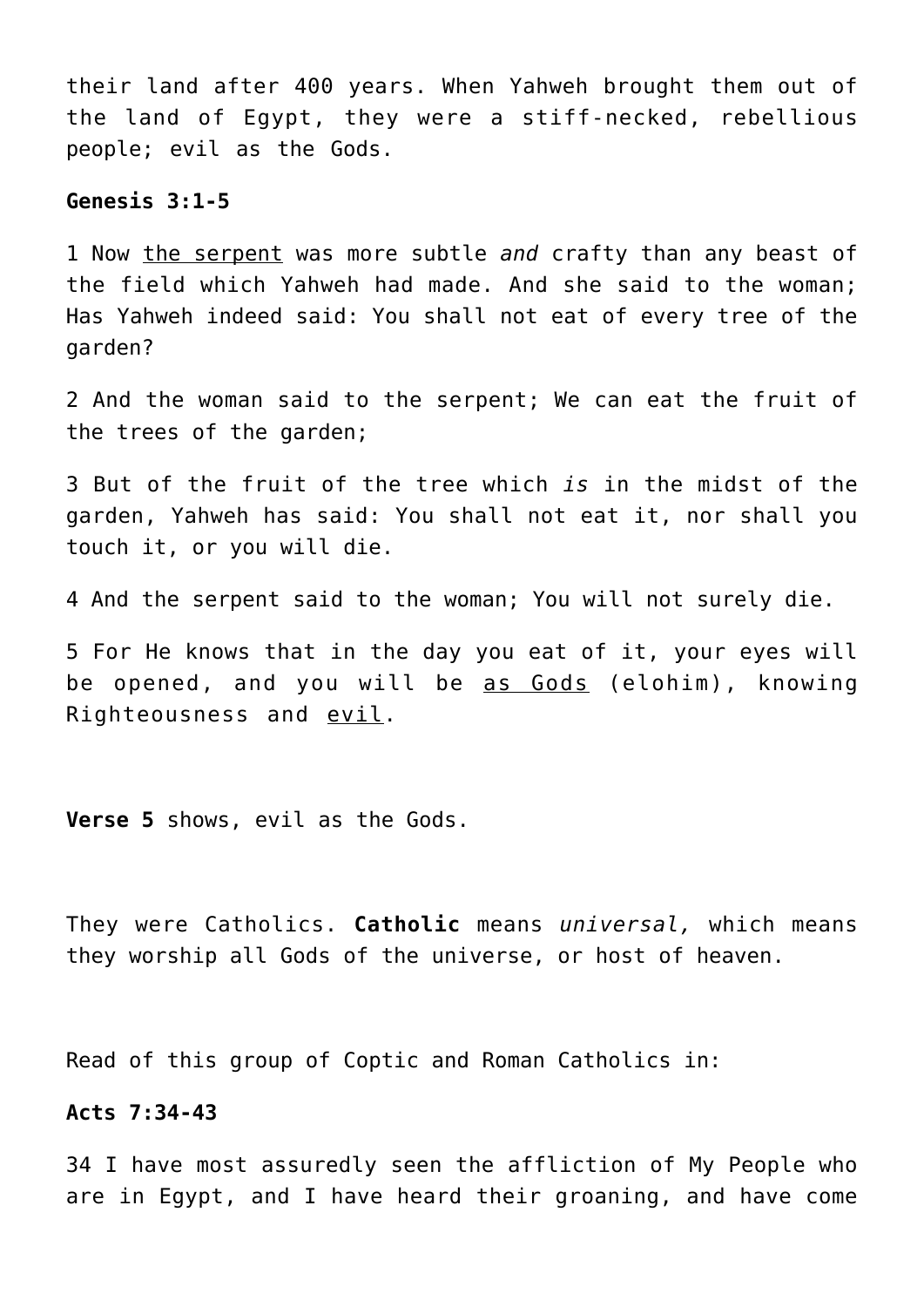down to deliver them. So now come, I will send you into Egypt.

35 This Mosheh whom they rejected, saying: Who made you a ruler and a judge? is the one Yahweh sent *to be* a ruler and a deliverer, by the hand of the malak who appeared to him in the bush.

36 He brought them out, after he had showed wonders and signs in the land of Egypt, and in the Red Sea, and in the wilderness forty years.

37 This is that Mosheh, who said to the children of Israyl: Yahweh your Father will raise up for you a Prophet like me, from your brothers. Him you will hear.

38 This is he, who was among the called out ones in the wilderness with the malak who spoke to him on Mount Sinai; and *with* our fathers, who received the Doctrine of Life to give to us,

39 Whom our fathers would not obey, but *they* rejected *him.* So in their hearts they turned back to Egypt,

40 Saying to Aaron: Make us Gods (elohim) to go before us. As for this Mosheh who brought us up out of Egypt, we do not know what has become of him.

41 And they made an image of a calf in those days, and offered sacrifice to the God (el), and rejoiced in the works of their own hands.

42 Then Yahweh turned, and gave them up to worship the host of heaven, *just* as it is written in The Book of Yahweh: Was it to Me you brought sacrifices and offerings in the wilderness forty years, O house of Israyl?

43 No! *But* you have lifted up the *idolatrous* temple of Molech; *your God (el),* and Chiun your star-God (el); *Saturn,* the star of your God (el) which you made for yourselves. And I will carry you away beyond Babylon.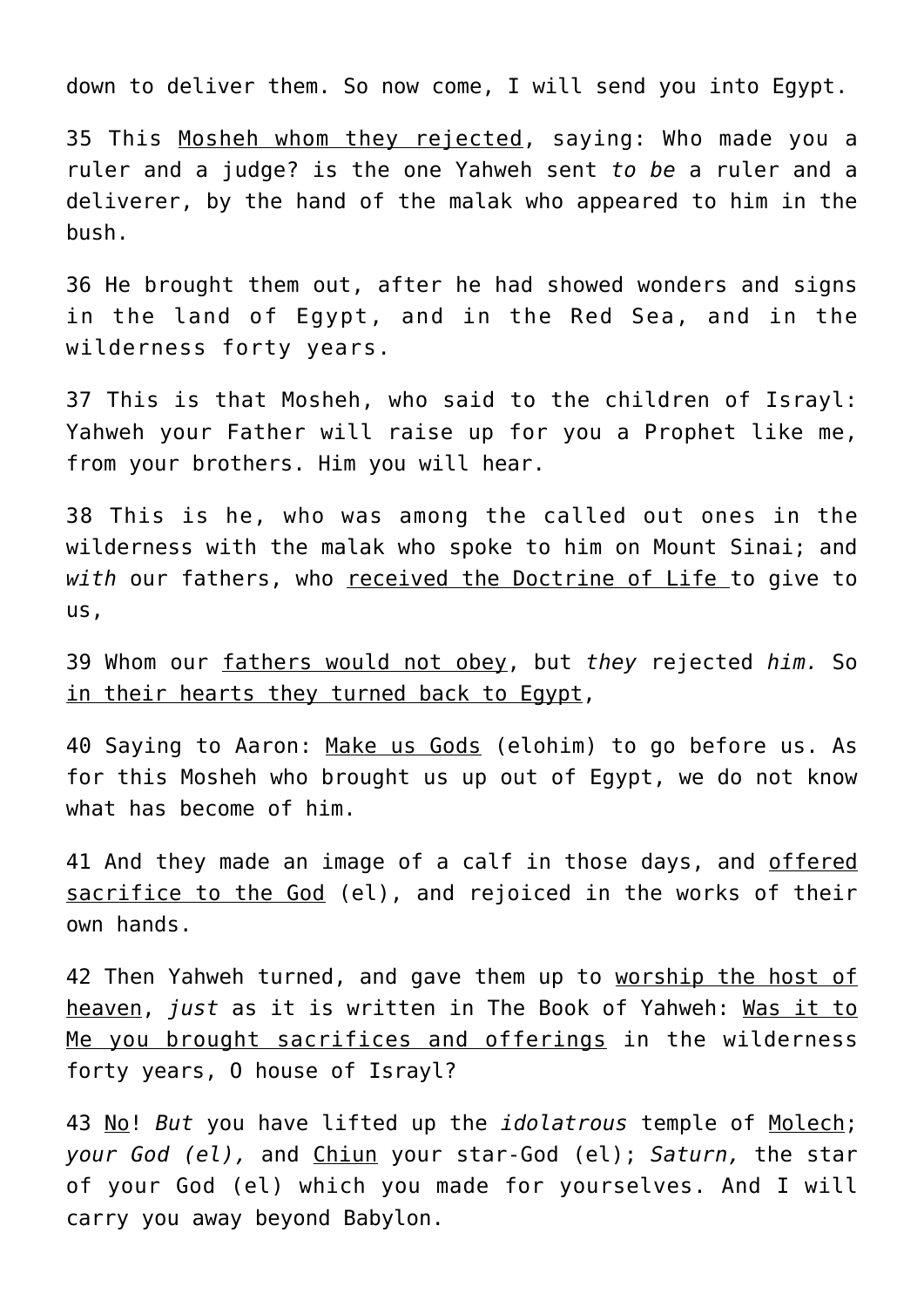Yahweh said in the beginning that He would make man in His Image and give man Authority to rule as Yahweh rules.

# **Genesis 1:26**

Then Yahweh said: I will make man in My Image, according to My Likeness; they will have Authority over the fish of the sea, over the birds of the air, over the cattle, and over all the earth and over every creeping thing that creeps upon the earth.

# **Yahchanan 1:1-5, 12-13**

1 In the beginning was the Plan of Yahweh, and the Plan was with Yahweh, and the Plan was Yahweh's.

2 The same *Plan* was in the beginning with Yahweh.

3 All things were done according to it, and without it nothing was done, that was done.

4 In *this Plan* was Life, and that Life was the Light to mankind.

5 Now that Light shines in the darkness, but the darkness does not take hold of it.

12 But as many as received Him, to those He gave Authority to become the Sons of Yahweh to those who believe the Testimony of Yahweh—

13 Who are begotten, not of blood nor of the will of the flesh, nor of the will of man, but of Yahweh.

## **Psalm 8:1-6**

1 How excellent is Your Great Name in all the earth, Yahweh our Father! You have Your Glory firmly set above the starry frame; *the heavens.*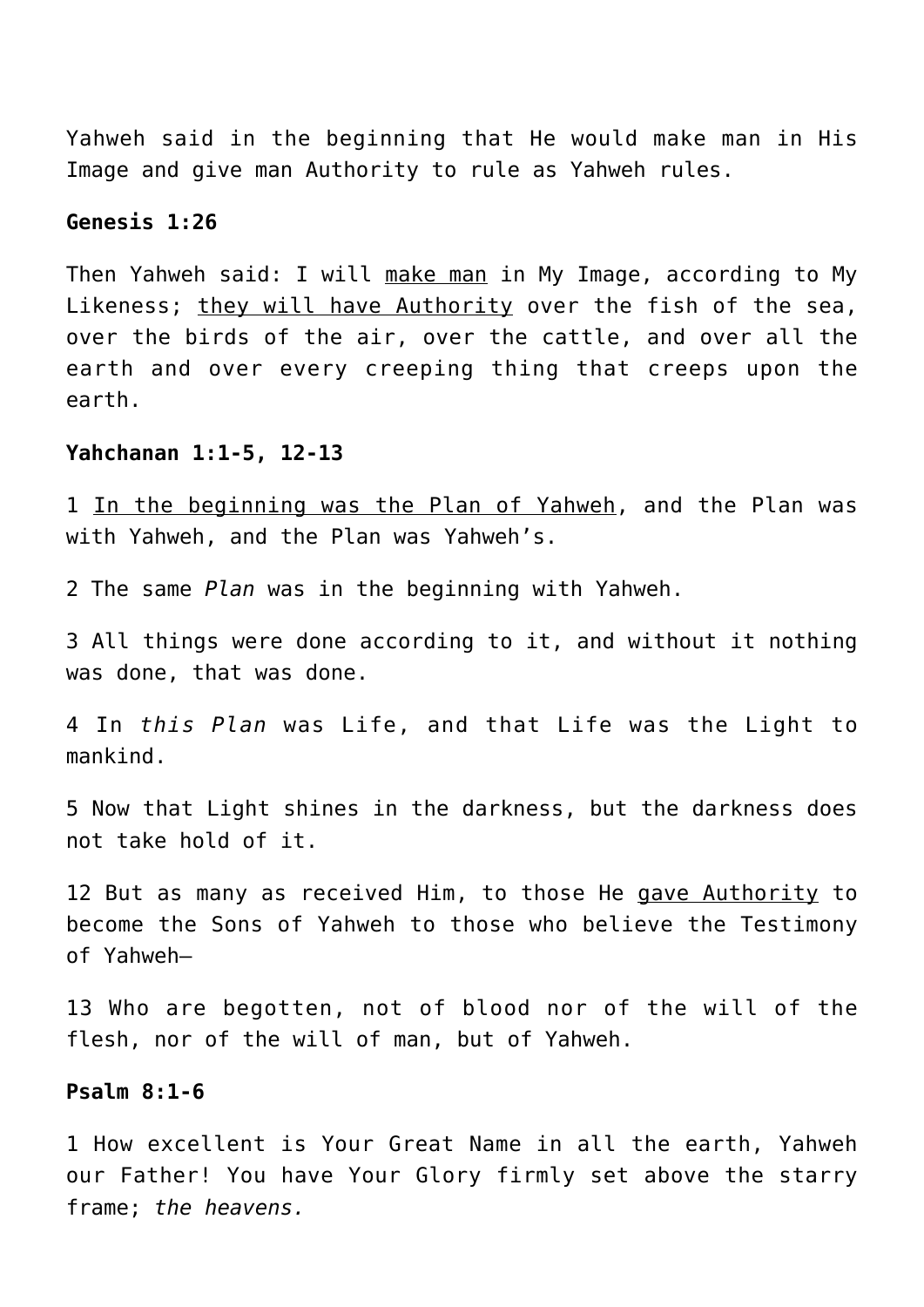2 From the mouths of babes and sucklings strength by You is ordained, so You would still the enemy; the avenger would be crushed!

3 When we consider Your heavens, the work Your Fingers framed, the work of the moon and of the stars, which were by You ordained;

4 What is man that You are mindful of him? And the son of man, that You visit him?

5 For You have made him a little lower than the malakim, but You will crown him with glory and honor.

6 You made man to be the ruler over the works of Your Hands; You will put all things under his feet;

The Catholics—twelve tribes of Israyl or house of Israyl—made themselves in the images of the Gods that are universal—of earth or of heaven. They rebelled against the Righteous Image of Yahweh. The Savior taught against the Catholics. He said to seek Yahweh's Righteousness.

#### **Mattithyah 6:33**

But seek you first the Kingdom of Yahweh and His Righteousness, and all these things will be added to you.

# **Acts 7:41**

And they made an image of a calf in those days, and offered sacrifice to the God (el), and rejoiced in the works of their own hands.

#### **Acts 7:42**

Then Yahweh turned, and gave them up to worship the host of heaven, *just* as it is written in The Book of Yahweh: Was it to Me you brought sacrifices and offerings in the wilderness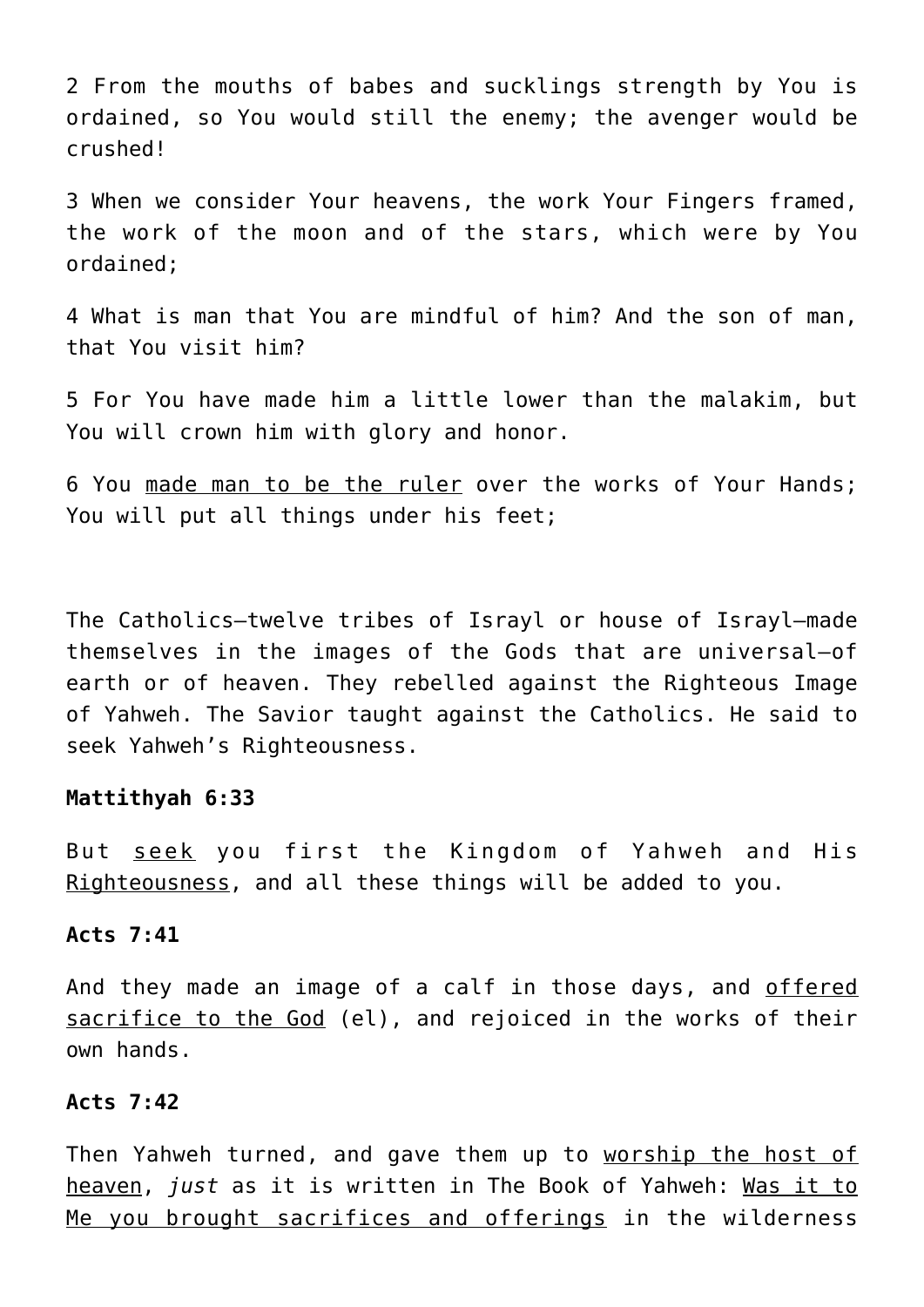forty years, O house of Israyl?

Notice, the universe or host of heaven. Also notice the house of Israyl, who are Catholics—the heads of Yaaqob who hate Yahweh's Righteousness.

**Genesis 3:5** – evil as the Gods.

#### **Micahyah 3:1-2**

1 Then I said; Hear now, O heads of Yaaqob, you rulers of the house of Israyl! *Is it* not for you to know justice?—

2 You who hate Righteousness and love evil; who strip off the skin from *My* People, and the meat from their bones;

Like Cain, they practice continual war.

# **History**

**Days of Samuyl**

## **I Samuyl 8:4-8**

4 Then all the elders of Israyl gathered together and approached Samuyl when he was at Ramah,

5 Saying to him; You are old, and your sons do not walk in your ways. Appoint us a king to judge us; just like all the *other* nations.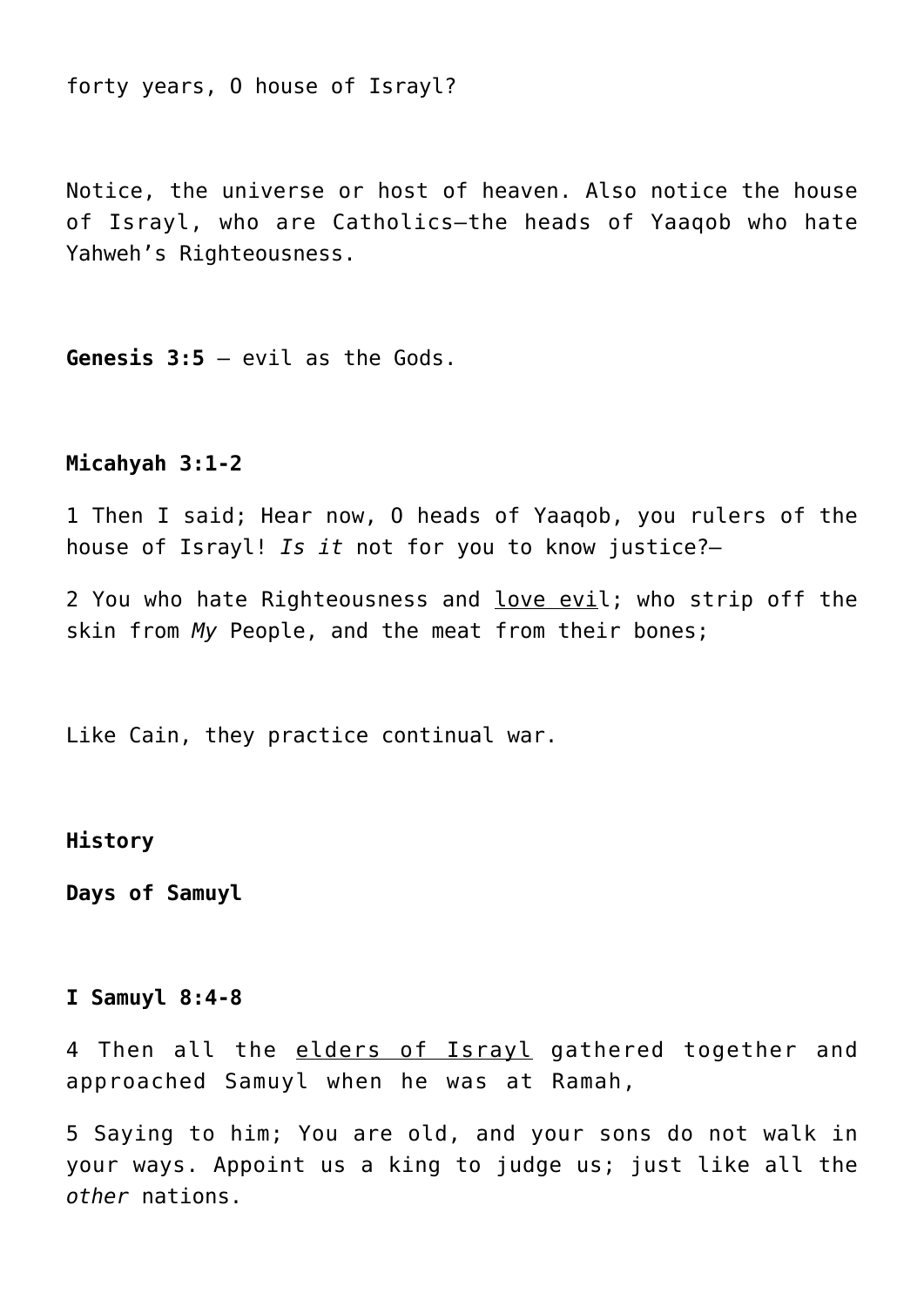6 But these things displeased Samuyl, *especially* when they said; Give us a king to judge us. Then Samuyl prayed to Yahweh.

7 Yahweh answered Samuyl, and said: Listen to all the words the people speak to you, for they have not rejected you; they have rejected Me, that I should not reign over them.

8 Just as they have done to Me from the day I brought them out of Egypt, to this very day, they are now doing to you-they are forsaking Me in order to serve God(s); *elohim*

Did you notice, they are Catholics, the heads of the twelve tribes whose fathers came out of Egypt with Mosheh? Later in Yahshua's day, they called themselves Pharisees, Sadducees, Essenes, and Herodians who owned and used the Roman army against Yahweh's People.

# **I Samuyl 8:20, 22**

20 We want to be *just* like all the *other* nations. We want a king to judge us and lead us in our battles.

22 So Yahweh instructed Samuyl: Listen to their demands, and appoint them a king. Then Samuyl said to the men of Israyl; Every man return to his city.

**Verse 20** describes the Nimrod system. It's a system of military schools that trains kings to fight so they can protect their religion, and their religion can be protected by their helpless Gods. It's like a dog chasing its tail. It creates continual wars.

These same tyrants were used to take captive villages or large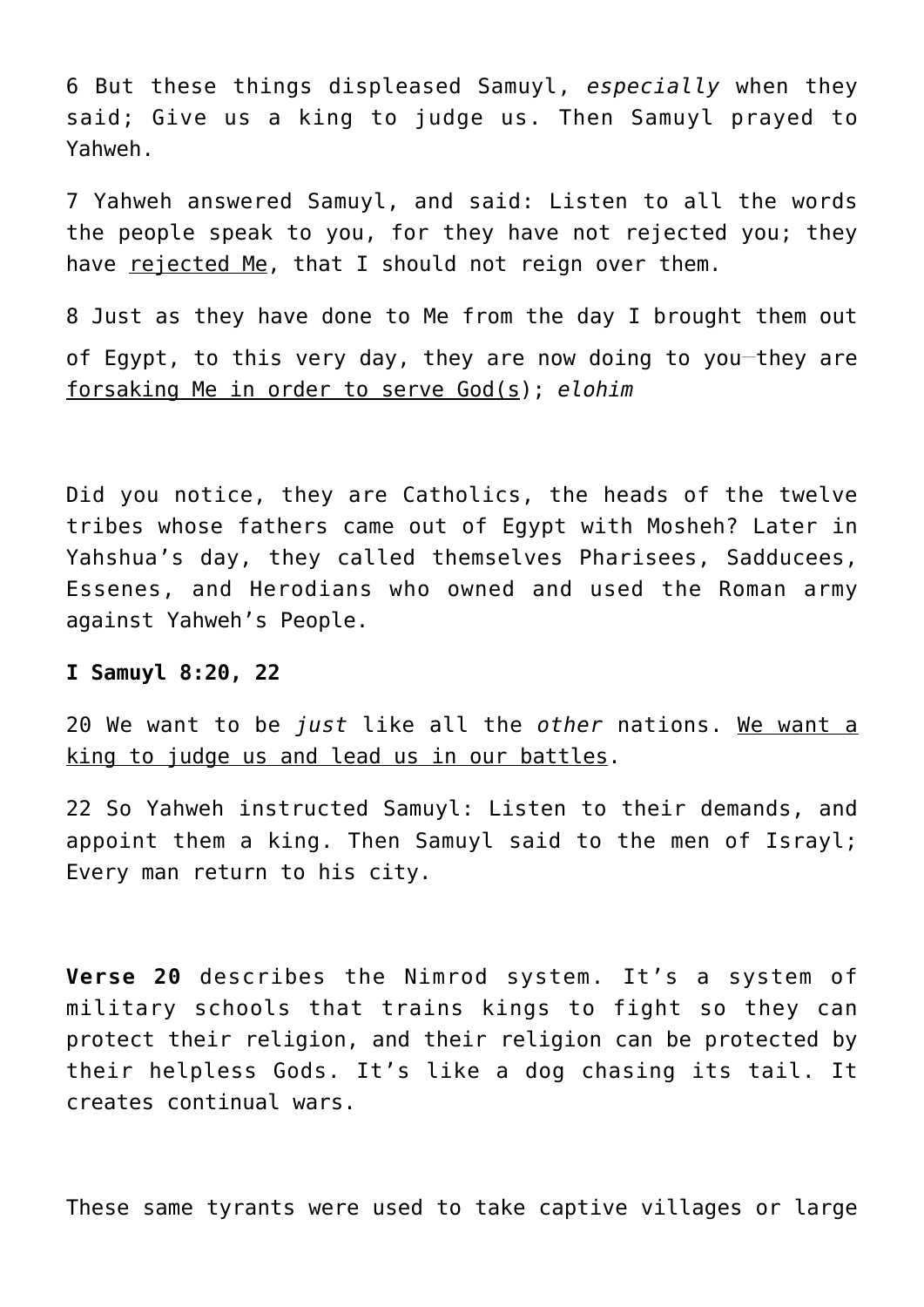cities; that is, if their army got large enough before a larger army arrived on the scene. They are the leading religion of Godworshippers (**Genesis 3:5**; evil like the Gods), leading them into retaliation, revenge, and continual wars. That's the Coptic (Egypt) Catholics.

#### **I Samuyl 8:7-8**

7 Yahweh answered Samuyl, and said: Listen to all the words the people speak to you, for they have not rejected you; they have rejected Me, that I should not reign over them.

8 Just as they have done to Me from the day I brought them out of Egypt, to this very day, they are now doing to you-they are forsaking Me in order to serve God(s); *elohim!*

Cain, the very first Catholic priest, did the very same thing.

#### **Genesis 4:6-8, 12-14**

6 So Yahweh said to Cain: Why are you angry? Why are you downcast?

7 If you do Righteousness, will you not be acceptable? And if you do not do Righteousness, sin *is* crouching at your door. The desire to sin is with you, but you must overcome it!

8 Now Cain talked with Abel his brother; and it came to pass, when they were spread abroad, that Cain rose against Abel his brother and killed him.

12 When you work the soil, it shall no longer yield its strength to you. You shall be a fugitive, and you will be ever searching for peace on the earth.

13 And Cain said to Yahweh; My consequences *are* greater than I can bear!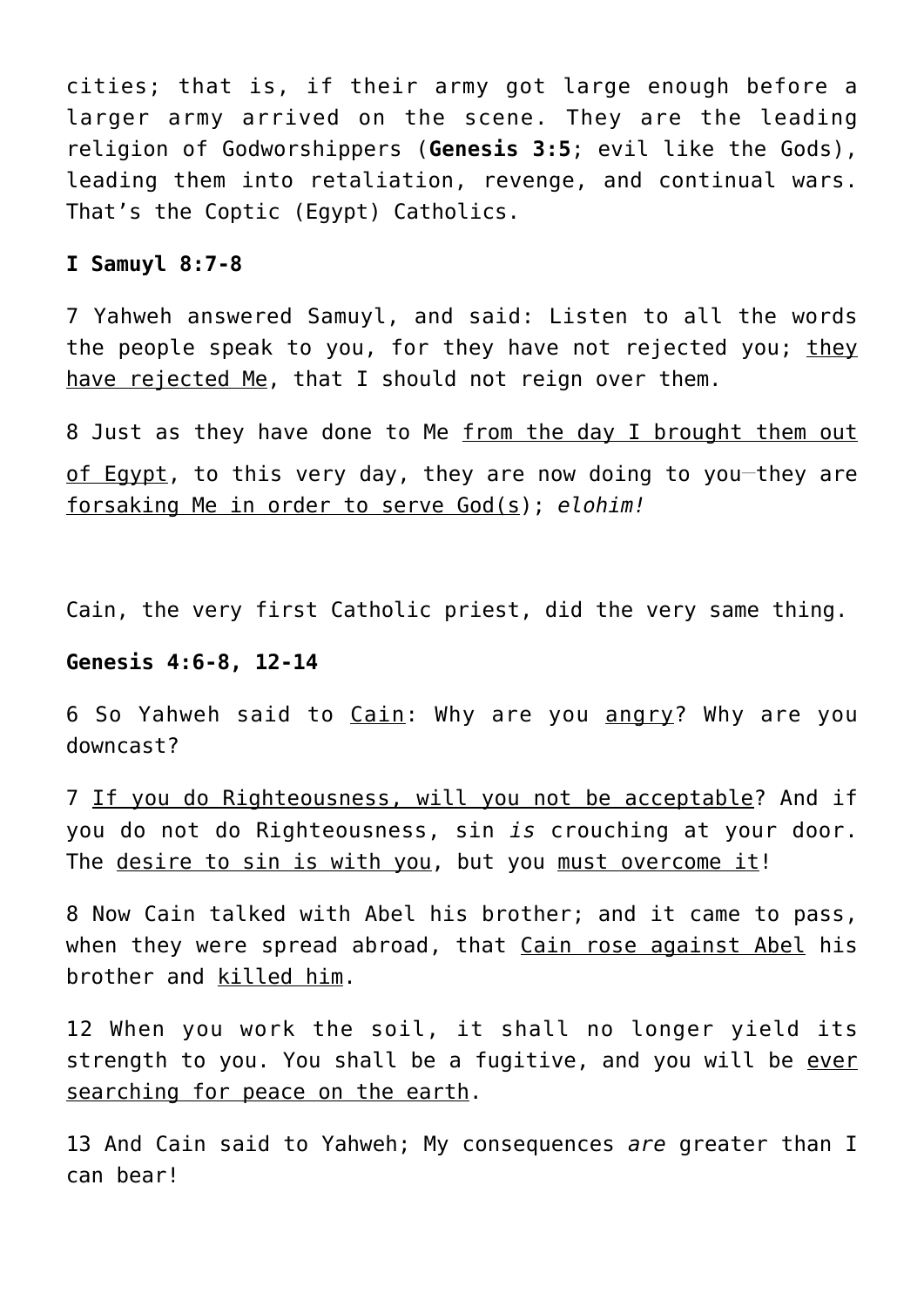14 Surely You have driven me out this day from the face of the ground; I shall not be seen by Your Face. I shall be a fugitive and a vagabond on the earth, for there shall be continual war, vengeance, and retaliation.

**Verse 12**: ever searching for peace.

Leading nations into battles has never and will never bring peace.

**Verse 14**: there shall be continual war, vengeance, and retaliation.

**Verse 7**: because your way is not acceptable, your way brings war, continually.

**Verse 7**: if you practice Righteousness, you will be acceptable.

**Verse 7**: sin is the cause of war.

Sin is?

# **I Yahchanan 3:4, 7-8, 10**

4 Whoever commits sin, transgresses also the Laws; for sin is the transgression of the Laws.

7 Little children, let no man deceive you; he who practices Righteousness is Righteous, just as He is Righteous.

8 He who practices sin is of the devil, for the devil has sinned from the beginning. For this purpose the Son of Yahweh was manifested; that He might destroy the works of the devil.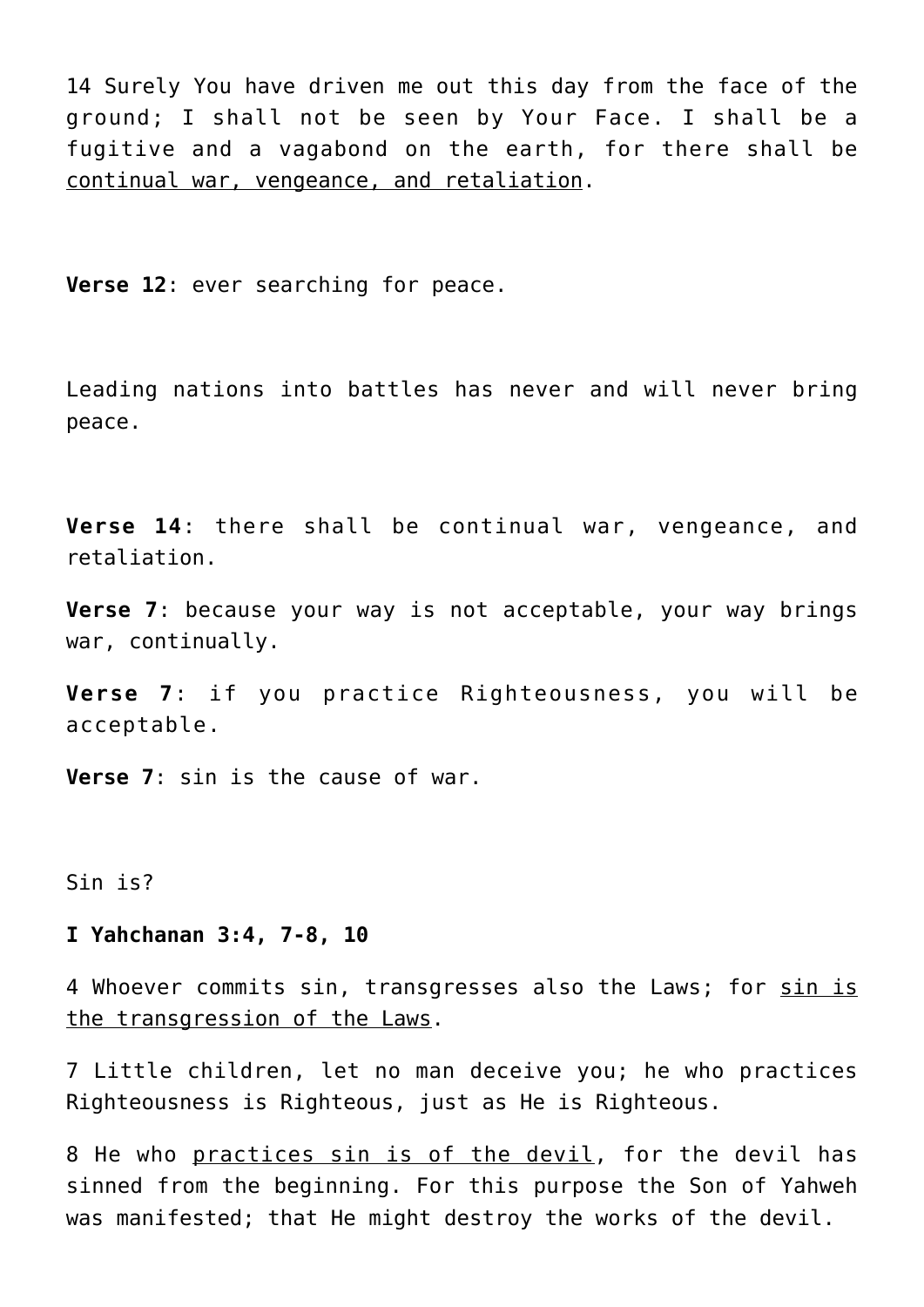10 In this the Children of Yahweh and the children of the devil are manifest. Whoever does not practice Righteousness is not of Yahweh, and he does not love his neighbor!

The Coptic Catholics/Roman Catholics took Yahweh's Righteousness away from the world.

In this generation there are 4,199 religions, beginning with the Coptic Catholics, teaching that Yahweh's Laws have been done away with. They—the Coptic Catholic and Roman Catholic religions—teach following the Gods instead of Yahweh, which did away with Yahweh's Righteousness. But that teaching does not come from Yahweh's Prophets. And that teaching does not come from Yahshua Messiah or His Disciples.

That teaching did not come from the Authority of Yahweh.

**That Teaching Came From The Dragon, that Old Serpent,**

**Satan the Devil**

# **Revelation 12:9**

And the great dragon was cast out, that old serpent, called the devil, and Satan, who deceives the whole world. She was cast out into the earth, and her angels were cast out with her.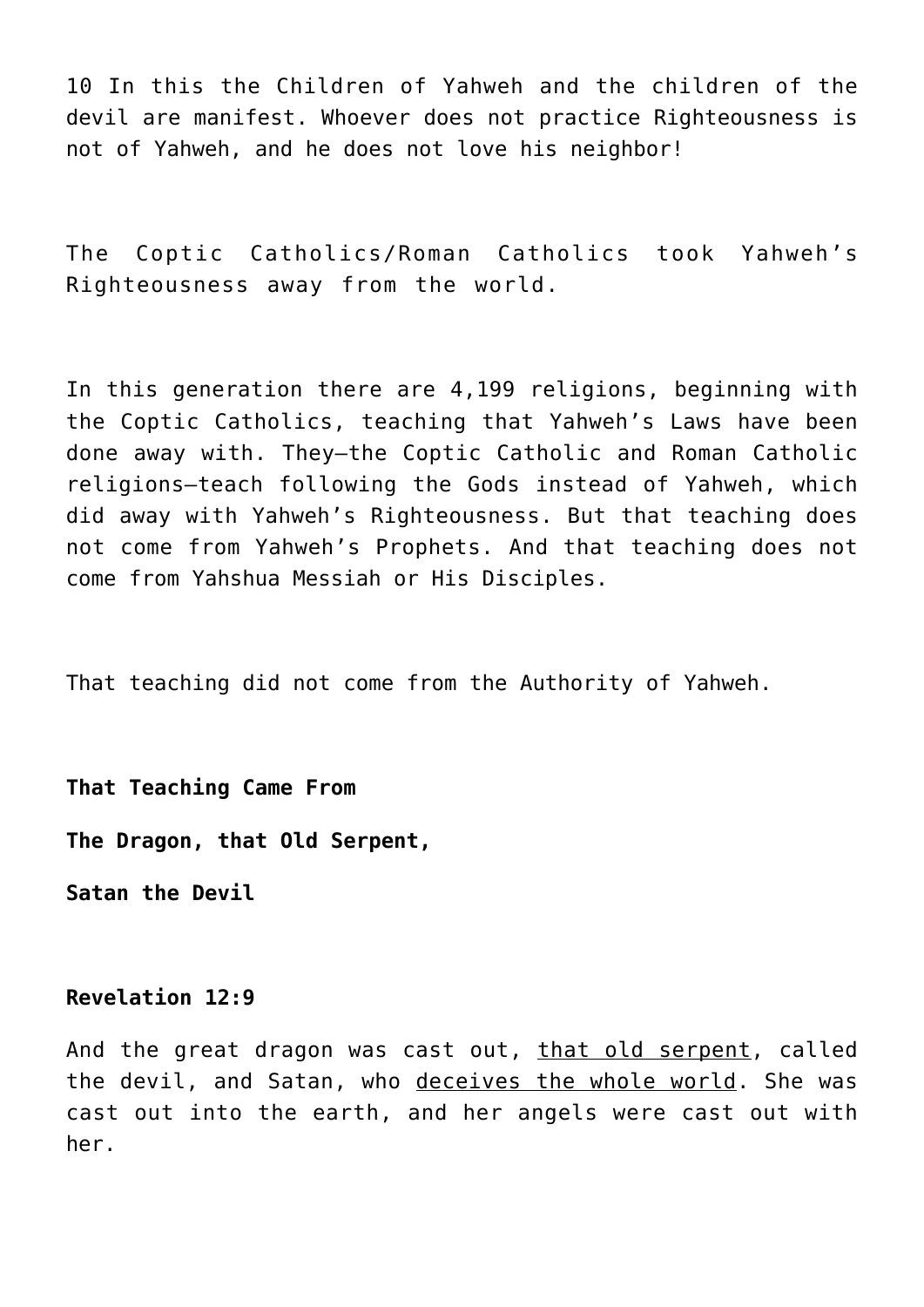Now read:

#### **Isayah 24:1-6**

1 Before Yahweh's *very* Eyes, the earth is made empty and it is made waste; the face of it is perverted and its inhabitants scattered abroad;

2 And it will be: as with the people, so with the priest; as with the servant, so with his owner; as with the maid, so with her mistress; as with the buyer, so with the seller; as with the lender, so with the borrower; as with him who takes usury, so with him who gives usury to him:

3 The land will be utterly emptied and utterly plundered, for it has come to pass as Yahweh's Judgment pronounced.

4 The earth mourns and fades away, the world mourns and fades away, and the haughty people of the earth languish.

5 The earth also is defiled under the inhabitants of it, because they have transgressed the Laws, changed the Ordinance, and broken the Everlasting Covenant.

6 Because of this, the curse has devoured the earth, and they who dwell therein are desolate; therefore, the inhabitants of the earth are burned, and few men left.

The bombs to fulfill that Prophecy are here. They were developed in this generation that started in 1934.

#### **Malakyah 4:1-4**

1 For the Word of Yahweh was given to me, saying: Behold, the day comes that will burn like an oven; and all the proud, yes, and all who do evil, will be stubble-the day that comes will burn them up, and it will leave them neither root nor branch.

2 But for you who reverence My Name, the Light of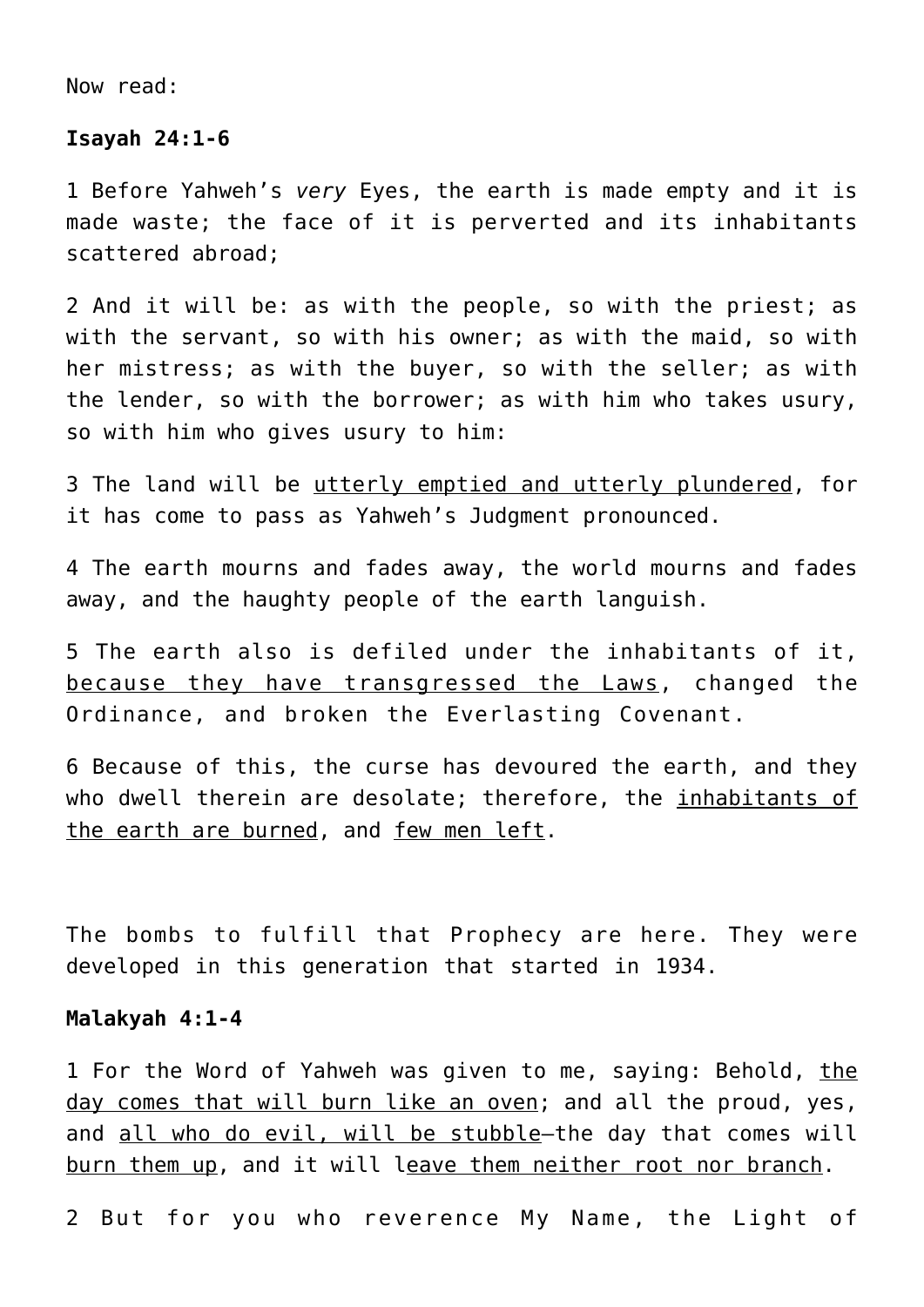Righteousness will arise with healing in its wings; and you will go out, leaping like calves *released* from the stall.

3 And the Word of Yahweh was given to me saying: the wicked will be trodden down; for they will be ashes under the soles of your feet in the day that *this* will be done.

4 Remember the Laws of Mosheh My Servant, which I commanded through him in Horeb for all Israyl, *with* the Statutes and Judgments.

Read the Savior's Words:

# **Mattithyah 7:17-18**

17 Likewise, every Righteous tree brings forth Righteous fruit; but a tree of evil brings forth fruit of iniquity.

18 A Righteous tree cannot bring forth fruit of iniquity, nor *can* a tree of evil bring forth fruits of Righteousness.

#### **Mattithyah 19:17**

But He said to him: Why do you question Me about Righteousness? There is only One Who is the Standard of Perfection, and He is Yahweh; so if you would enter into Life, keep the Laws of Yahweh.

#### **Mattithyah 6:33**

But seek you first the Kingdom of Yahweh and His Righteousness, and all these things will be added to you.

## **Revelation 22:12-14**

12 And behold, I come quickly, and My Reward *is* with Me, to give every man according as his work will be.

13 I am the First and the Last, the Beginning and the End.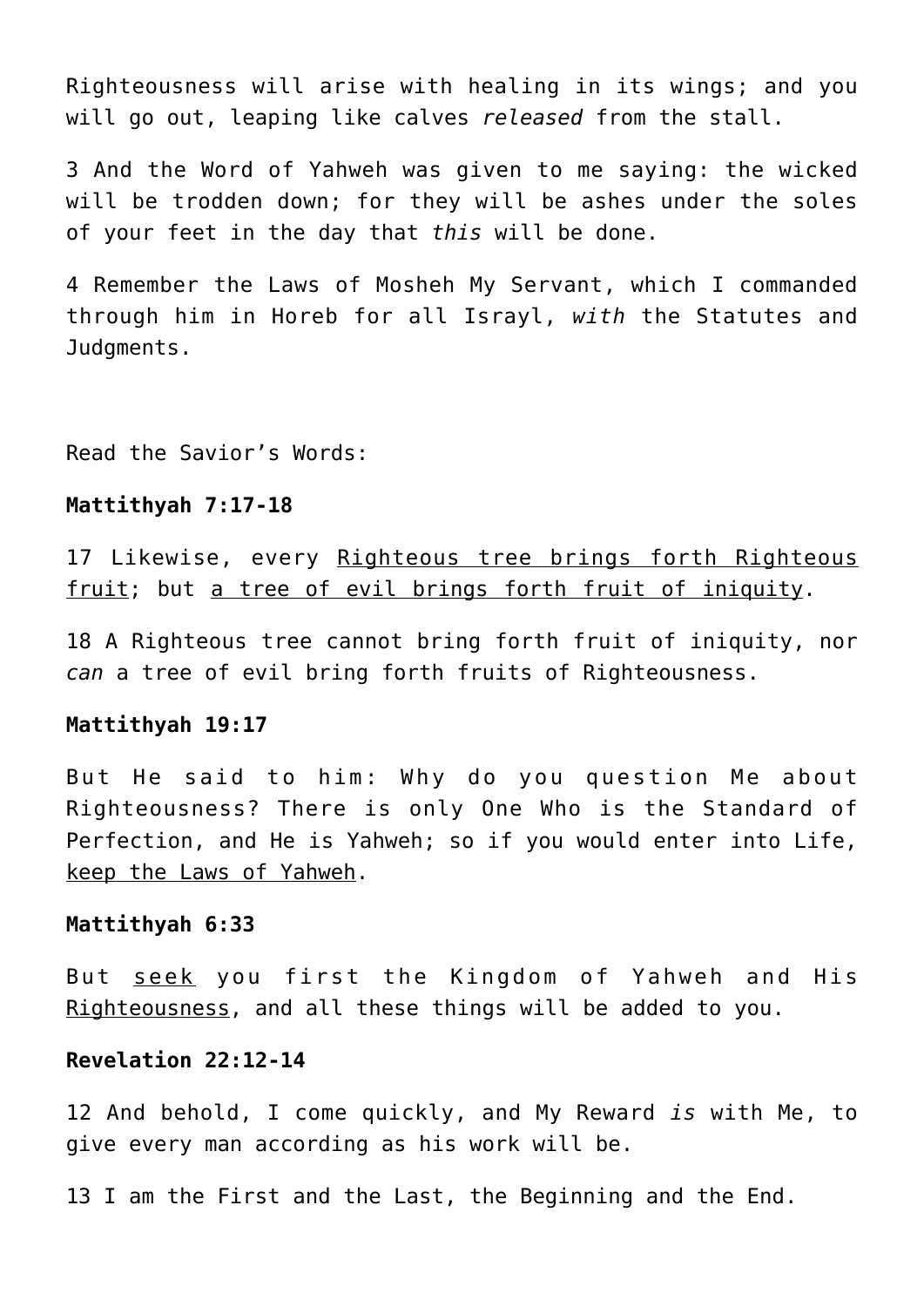14 Blessed *are* those who keep His Laws, that they can have right to the Tree of Life, and can enter in through the gates into the City.

Now read the curse the Coptic Catholic and Roman Catholic religions have brought upon themselves, and the whole deceived world, because they changed the Inspired Sacred Writings of Yahweh's Prophets and Yahshua's Disciples.

# **Revelation 22:18-19**

18 For I testify to everyone who hears the words of the Prophecy of this Book: If any man will add to these things, it will come to pass that he will add to himself the plagues that are written in this Book:

19 And if any man will take away from the words of the Book of this Prophecy, it will come to pass that he will take away his part out of The Book of Life, and out of *Yahweh Shammah,* and *from* the things which are written in this Book.

The only religion that teaches Yahweh's Righteousness was prophesied by Yahweh's Prophets and Yahshua Messiah to be reestablished in these Last Days.

These Last Days were called 'That Generation' by Yahshua, referring to the nuclear generation that started in 1934.

Read this:

#### **Mattithyah 24:3**

Now as He sat on the Mount of Olives, the Disciples came to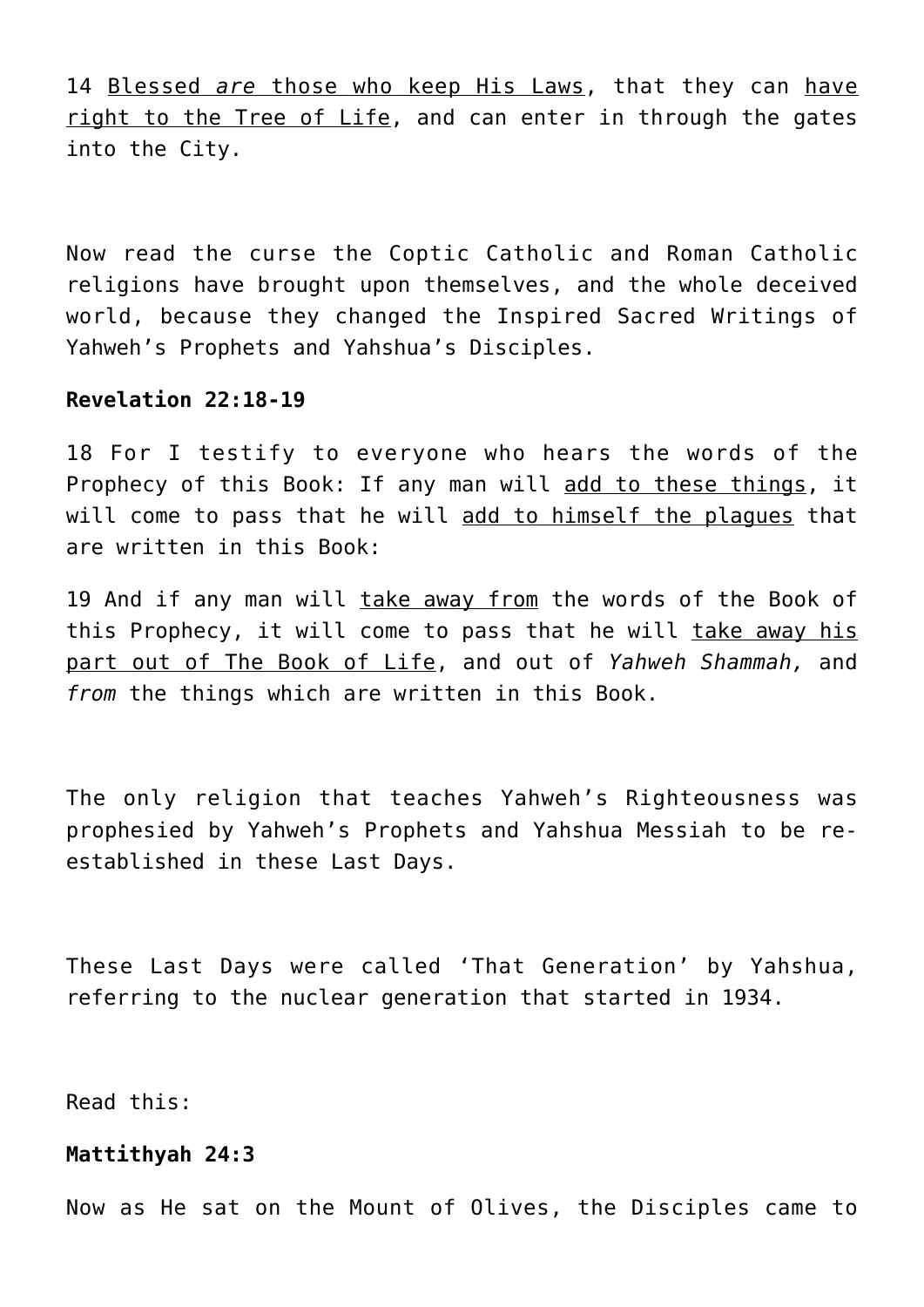Him privately, saying; Tell us, when will these things be? What *will be* the sign of Your coming and The End of the Ages?

The End?

# **Mattithyah 24:29**

Immediately, *but* after the *Great* Tribulation of those days will the sun be darkened, and the moon will not give her light, and the stars will fall from heaven, and the powers of the heavens will be shaken.

Will the nuclear bombs owned by the nations in this generation actually darken the sun?

Answer: Yes!

Read this: The following article and essay from *Discover* magazine deals directly with the consequences of nuclear war.

Dr. Thomas was one of the four American scientists who, at the invitation of Senators Edward Kennedy and Mark Hatfield, met in Washington in December for a three-hour open discussion with four Soviet counterparts. The subject of their discussion: the nuclear winter (DISCOVER).

Two scientific reports have recently been published, dealing with the probable effects of nuclear war upon the earth's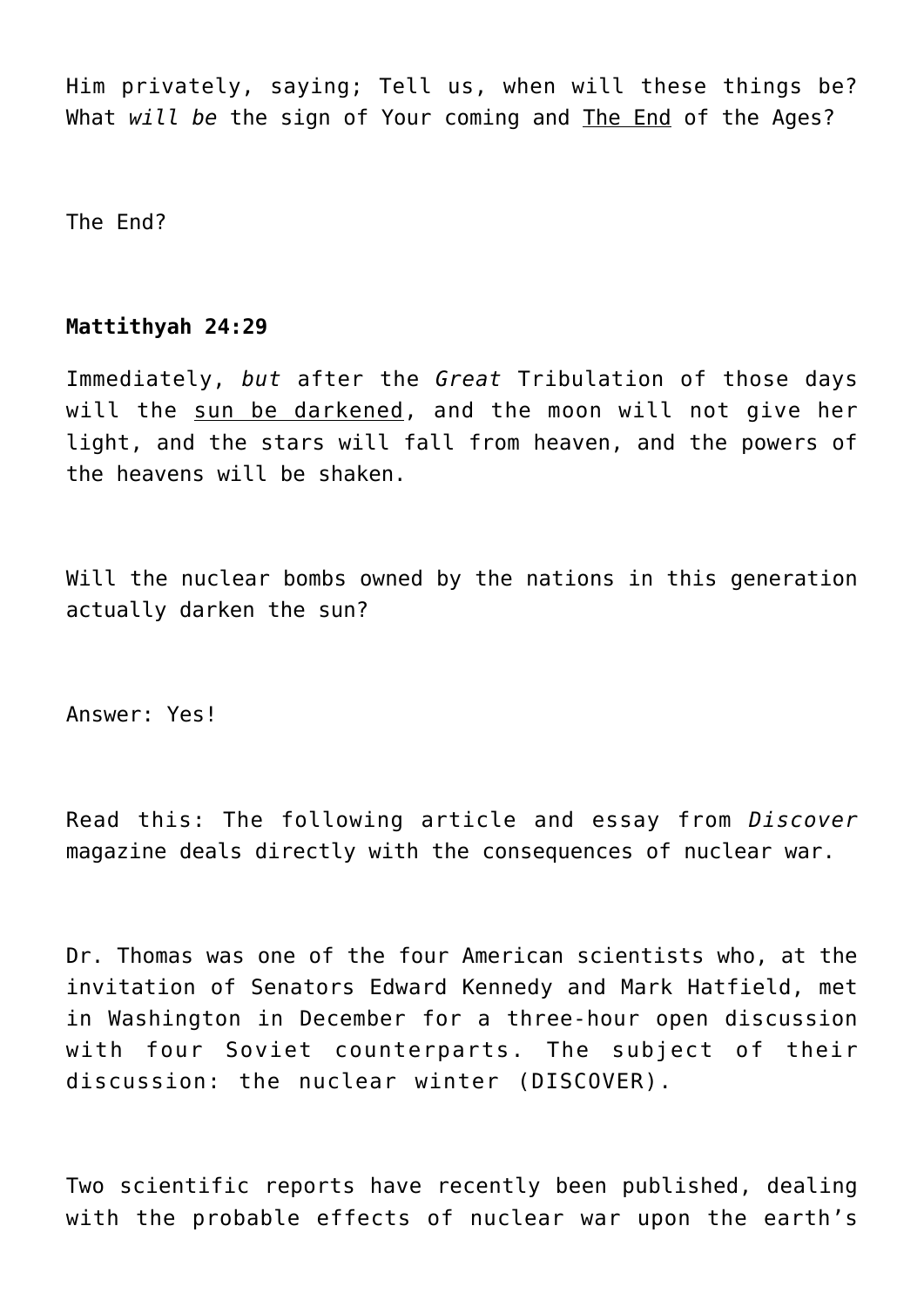climate and the life of the planet. The first discovery is already widely known within the scientific community of climatologists, geophysicists, and biologists here and abroad, and has been confirmed in detail by scientists in the Soviet Union. Computer models demonstrate that a nuclear war involving the exchange of less than one third of the total American and Soviet arsenal will change the climate of the entire Northern Hemisphere, shifting it abruptly from its present seasonal state to a long, sunless, frozen night. This will be followed after some months by a settling of nuclear soot and dust, then by a new malignant kind of sunlight, with all of its ultraviolet band, capable of blinding most terrestrial animals, no longer shielded from the earth by the ozonosphere. In the same research, new calculations of the extent and intensity of radioactive fallout predict the exposure of large land areas to much more intense levels of radiation than expected. The report is referred to as TTAPS, an acronym derived from the investigators' names: Turco, Toon, Ackerman, Pollack, and Sagan.

*Discover* magazine, January/February, 1984

When did the nuclear generation start?

Answer: 1934

# **Leo Szilard – Patenting the Atomic Bomb**

Hungarian physicist, Leo Szilard was the first person to conceive of the nuclear chain reaction and the atomic bomb. He was noted for his contributions to the fields of thermodynamics, biophysics, nuclear physics, and the development of atomic energy.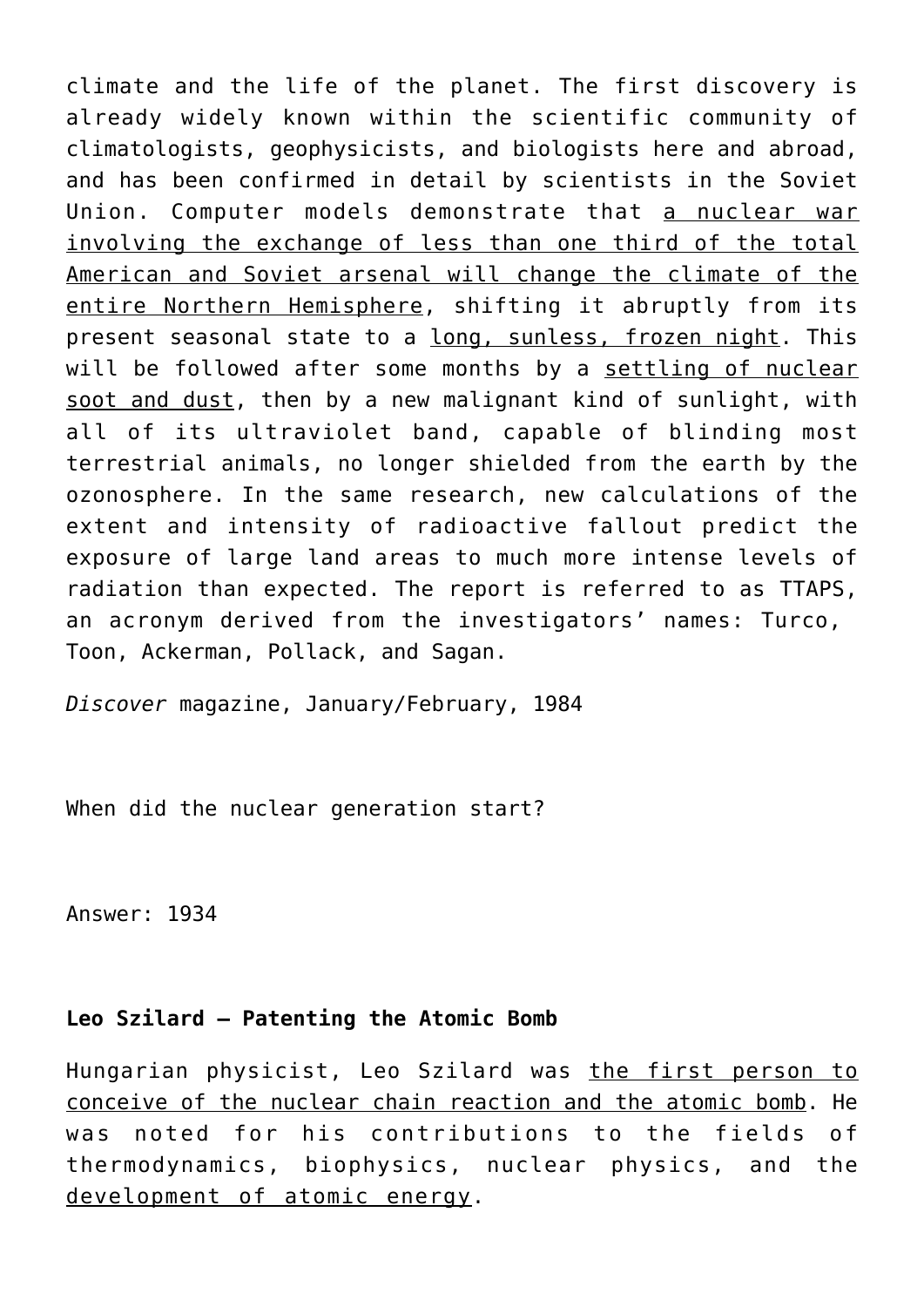Leo Szilard was part of the group of scientists that invented the atomic bomb as part of the Manhattan Project.

## **Leo Szilard – Nuclear Chain Reaction Patent:**

On July 4, **1934** Leo Szilard filed the first patent application for the method of producing a nuclear chain reaction aka nuclear explosion. His British patent included a description of a "neutron induced chain reactions to create explosions", and the concept of critical mass. The patent was given to the British War Office as part of the war effort.

*nuclearweaponarchive.org*

Notice the date of the nuclear bombs—beginning July 4, 1934—because Yahshua said that starts the generation that will see the sun darkened by nation against nation and religion against religion.

In this generation, that started in 1934, Yahweh's House and Work was also prophesied to start. This prophesied time period of the nuclear bomb is called: The End, the Last Days, That Generation.

## **Mattithyah 24:29, 33-34**

29 Immediately, *but* after the *Great* Tribulation of those days will the sun be darkened, and the moon will not give her light, and the stars will fall from heaven, and the powers of the heavens will be shaken.

33 In the same way, when you see all these things, know that *His coming and The End of the Ages* are near, at the very door.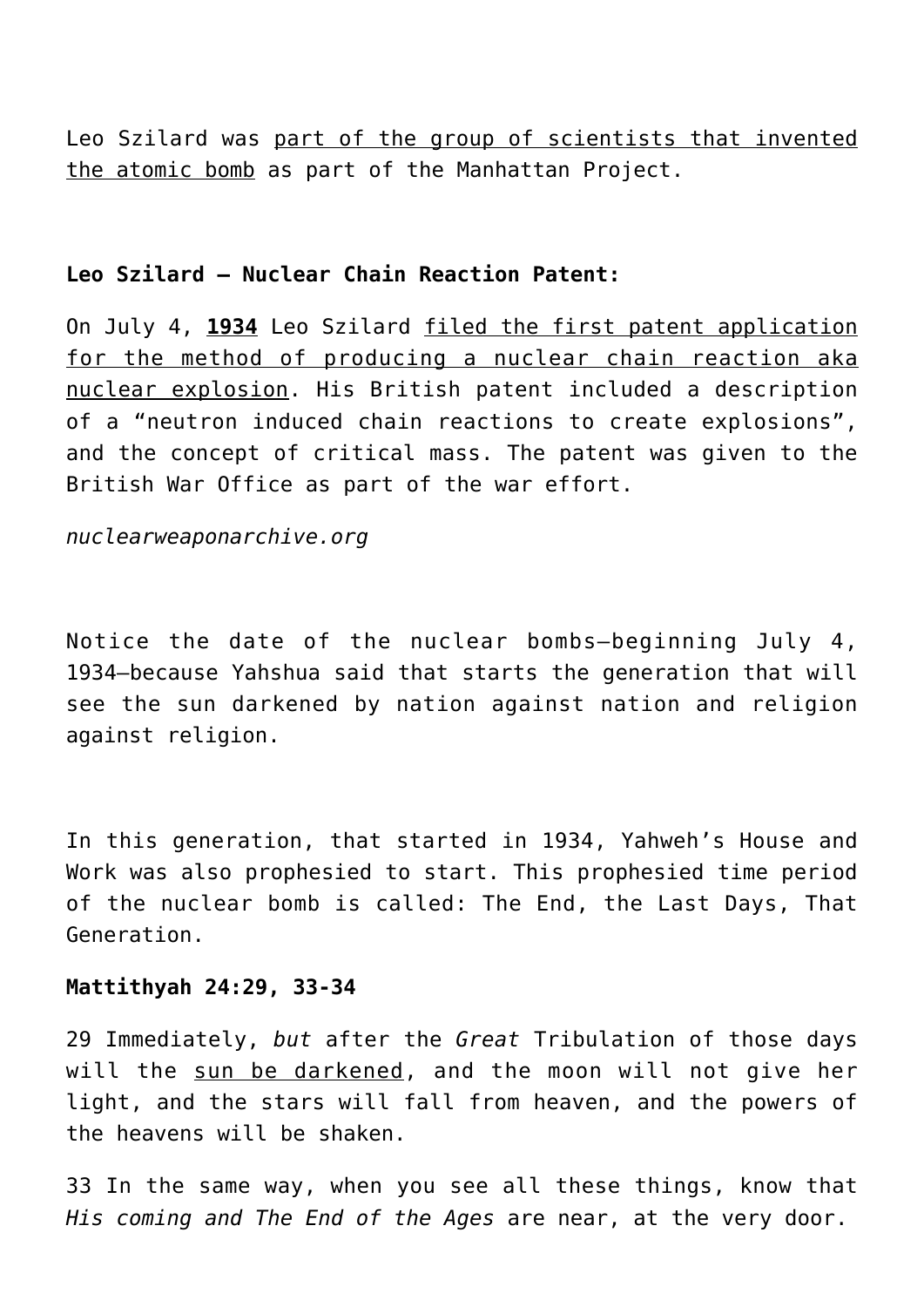34 Truly I say to you: That generation will not pass *away,* until all these things are fulfilled.

In this same generation a Message is going out.

Compare:

## **Mattithyah 24:14**

And this Joyous Message of the Kingdom of Yahweh shall be preached in all the world *from* The House of Yahweh *at* Abel by the Witness Yisrayl; for Yahweh will be with him. *He will preach this Message* to all nations; and then The End will come.

**Read Now the**

**Prophecy of Yahweh's**

**Last Days Work**

#### **Isayah 2:1-4**

1 The word that Isayah son of Amoz saw concerning Yahdah and Yerusalem.

2 It will come to pass in the Last Days, *that* the mountain; *promotion,* of The House of Yahweh will be established in the chief of the nations, and will be raised above all congregations; and all nations will *eventually* flow to it.

3 And many people will go and say; Come, and let us go up to the mountain of Yahweh, to the House of the Father of Yaaqob, and He will teach us of His Ways, and we will walk in His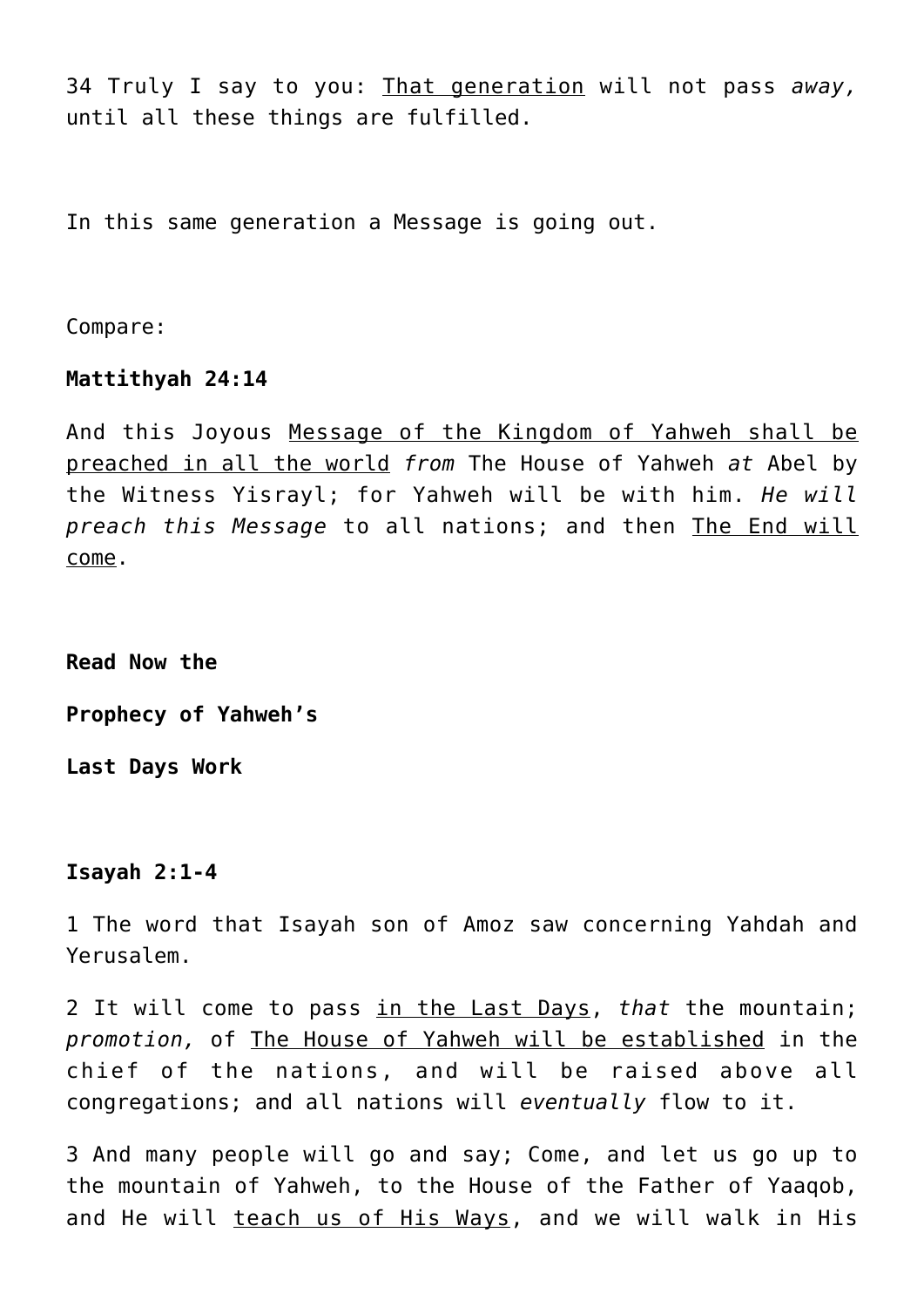paths. For the Laws will depart from Zion, and the Word of Yahweh *will depart* from Yerusalem.

4 He will judge among the nations, and will rebuke many people; they will beat their swords into plowshares, and their spears into pruninghooks; nation will not lift up sword against nation, neither will they learn war anymore.

## **Micahyah 4:1-3**

1 But in the Last Days it will come to pass *that* the mountain; *promotion,* of The House of Yahweh will be established in the chief of the nations. It will be raised above all congregations; and all peoples will *eventually* flow to it.

2 And many nations will come and say; Come, and let us go up to the mountain; *uplifting,* of Yahweh, and to the House of the Father of Yaaqob, and He will teach us of His Ways, and we will walk in His Paths. Because the Laws will depart from Zion, and the Word of Yahweh from Yerusalem.

3 And He will judge between many people, and rebuke strong nations afar off; and they will beat their swords into plowshares, and their spears into pruning hooks. Nation will not lift up sword against nation, nor will they learn war anymore.

#### **Zecharyah 6:11-13**

11 Take the silver and gold and make crowns, and set *them* upon the head of Yahshua son of Yahweh, the High Priest.

12 Speak to him, and say; This is what Yahweh our Father says: Behold, the Man Whose Name is the BRANCH! For He will branch out from His place, and He will build The House of Yahweh!

13 Yes, He will build The House of Yahweh. He will bear glory, and will sit and rule on His Throne. He will be a Priest upon His throne; and the counsel of Peace will be between them both.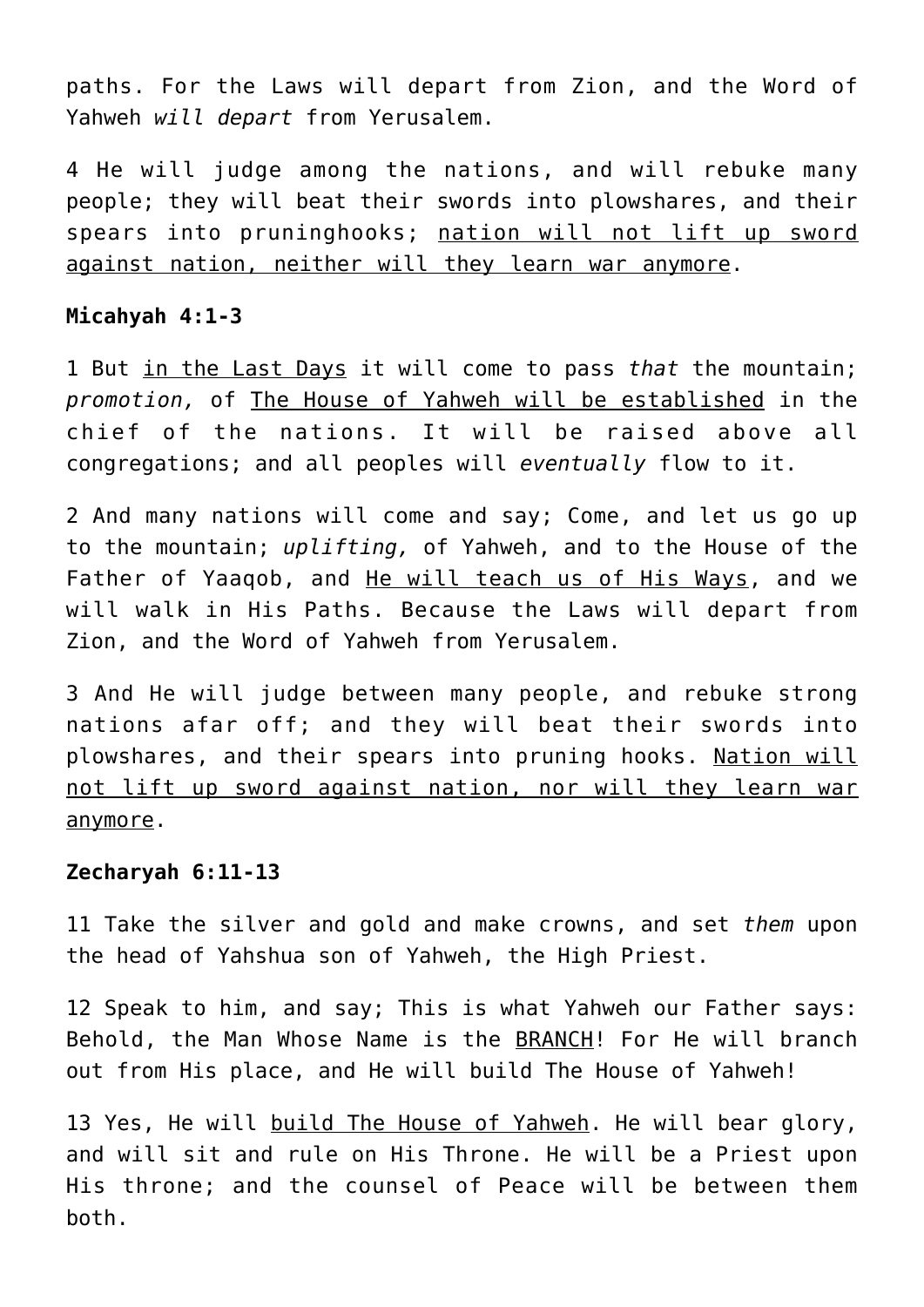# **Zecharyah 4:2-3**

2 And said to me: What do you see? So I said: I see, and behold, a Lampstand all of gold, with its *bowl for oil* on the top of it, with its seven lamps on it, and *there are* seven pipes to the seven lamps.

3 And *there are* two Olive Trees by it, one upon the right *side* of the bowl, and the other upon the left *side* of it.

Lampstand and Olive Trees? They represent the Two Witnesses—Yahweh's Two Witnesses—in this same generation.

# **Revelation 11:1-4**

1 And there was given me a reed like a measuring rod. And the Malak stood, saying: Rise, and measure the temple of Yahweh, and the altar, and its confines;

2 But the court which is outside the temple leave out, and measure it not; for it is given to the nations. And the holy city they will tread under foot three and one-half years.

3 And I will give to My Two Witnesses to perform their Prophetic offices, and they will foretell events about the one thousand two hundred and sixty days, those cast about with darkness.

4 These are the two Olive Trees, and the Two Lamps *of the Seven Lamp Lampstand,* ministering for the Father in the earth.

The Message of Yahweh will be preached in all the world in the nuclear generation, which started in 1934.

#### **Matthew 24:12-14, KJV**

12 And because iniquity shall abound, the love of many shall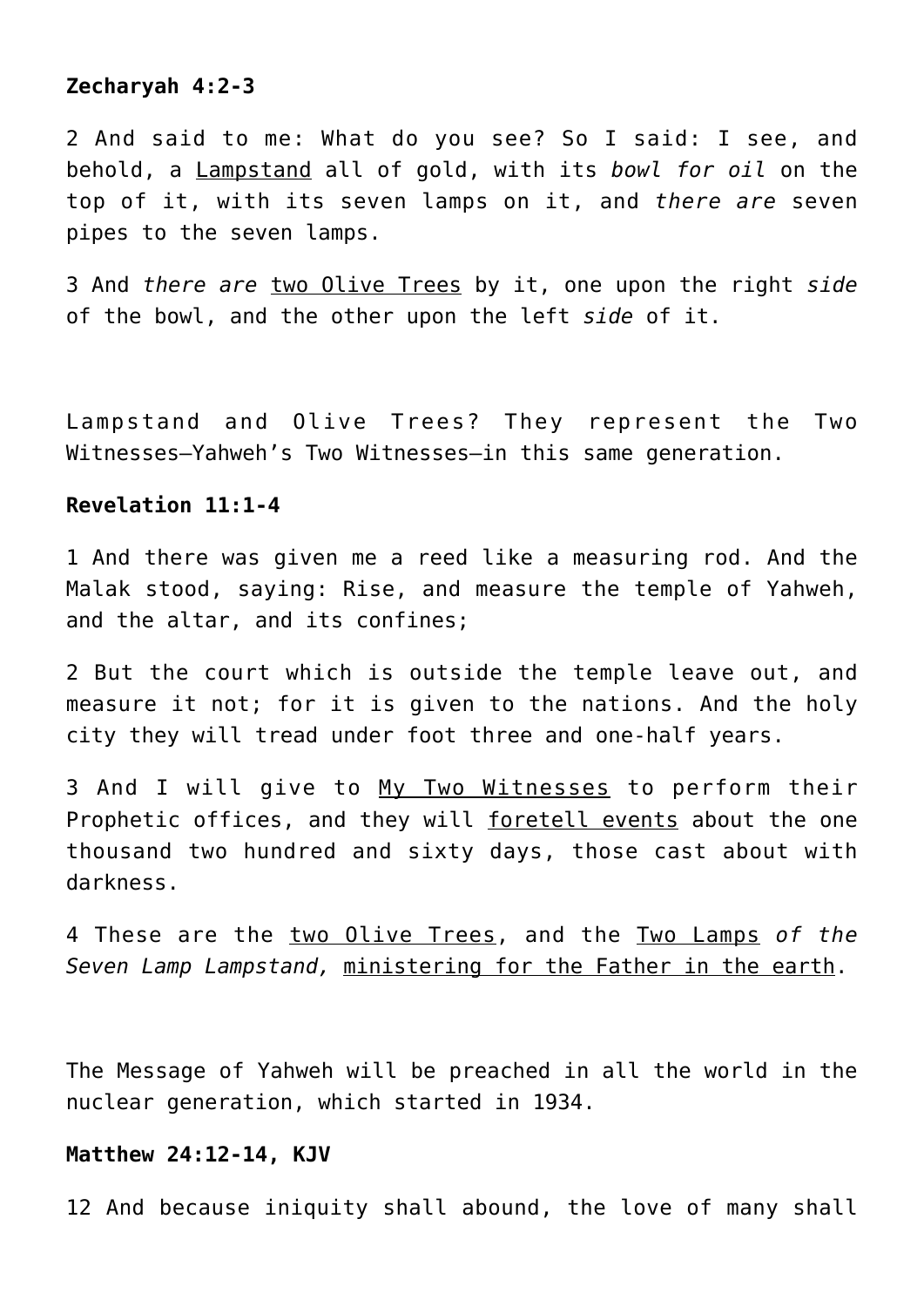wax cold.

13 But he that shall endure unto the end, the same shall be saved.

14 And this gospel of the kingdom shall be preached in all the world for a witness unto all nations; and then shall the end come.

#### **Matthew 24:12-14, Amplified Bible**

12 And the love of the great body of people will grow cold because of the multiplied lawlessness and iniquity,

13 But he who endures to the end will be saved.

14 And this good news of the kingdom (the Gospel) will be preached throughout the whole world as a testimony to all the nations, and then will come the end.

#### **Mattithyah 24:12-14, BOY**

12 And because *iniquity will abound*, the love of the many will grow cold.

13 But he who endures until the end, the same will be saved.

14 And this Joyous Message of the Kingdom of Yahweh shall be preached in all the world *from* The House of Yahweh *at* Abel by the Witness Yisrayl; for Yahweh will be with him. *He will preach this Message* to all nations; and then The End will come.

**Verse 12**: with Hollywood in use by the Roman Catholic Church, and the other 4,198 religions teaching the world to practice sin, iniquity is at its worst ever in history.

- Babies are being murdered by the millions.
- War and fighting are in every nation.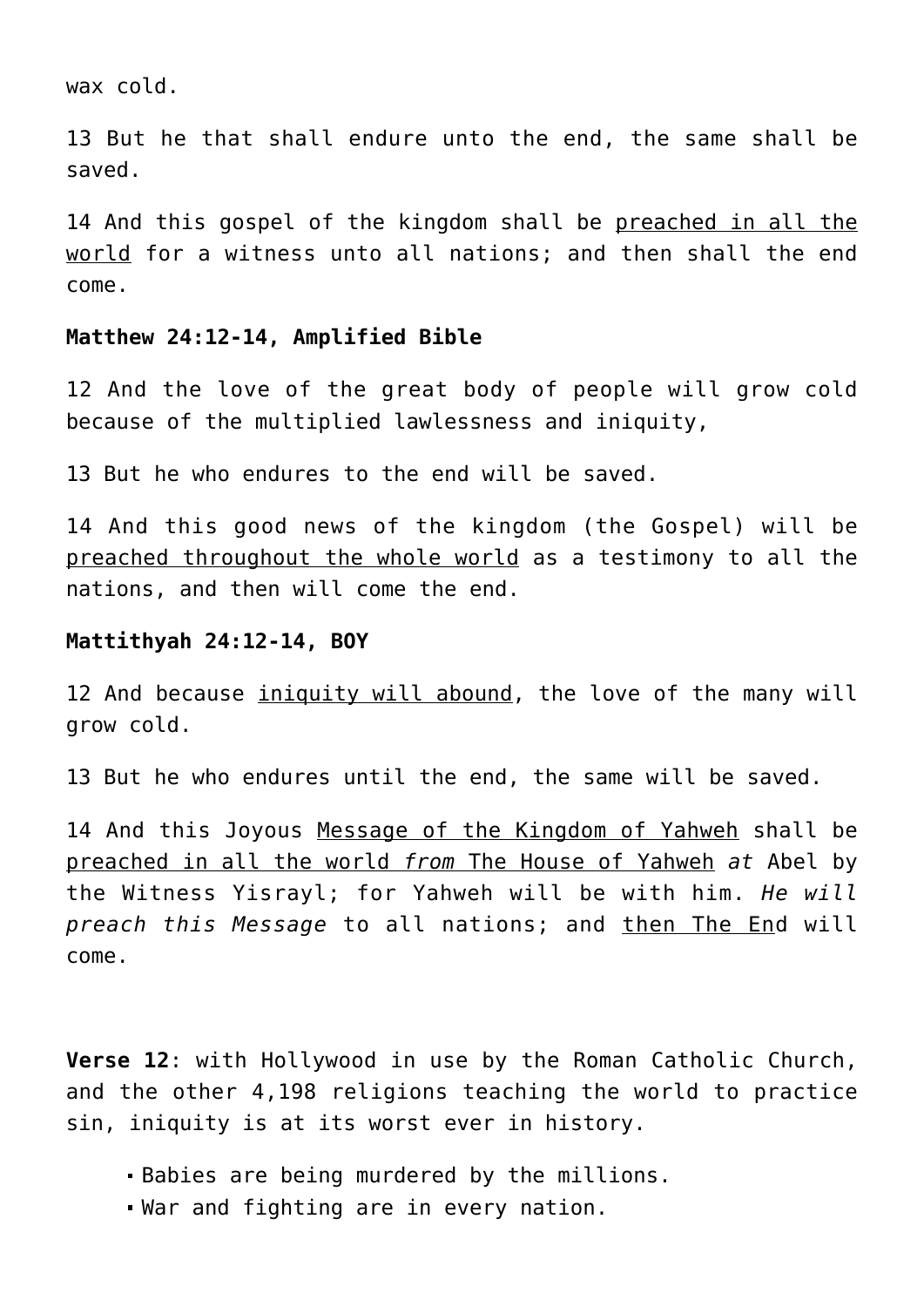The earth and all people are defiled with all kinds of diseases.

Yahweh has allowed sin for 6,000 years to prove what breaking His Laws will bring. The end result will be nuclear burning.

# **Isayah 24:1-6**

1 Before Yahweh's *very* Eyes, the earth is made empty and it is made waste; the face of it is perverted and its inhabitants scattered abroad;

2 And it will be: as with the people, so with the priest; as with the servant, so with his owner; as with the maid, so with her mistress; as with the buyer, so with the seller; as with the lender, so with the borrower; as with him who takes usury, so with him who gives usury to him:

3 The land will be utterly emptied and utterly plundered, for it has come to pass as Yahweh's Judgment pronounced.

4 The earth mourns and fades away, the world mourns and fades away, and the haughty people of the earth languish.

5 The earth also is defiled under the inhabitants of it, because they have transgressed the Laws, changed the Ordinance, and broken the Everlasting Covenant.

6 Because of this, the curse has devoured the earth, and they who dwell therein are desolate; therefore, the inhabitants of the earth are burned, and few men left.

None of the 4,199 religions are promised Life, only The House of Yahweh. None of the Godworshipping religions are prophesied to have protection from Yahweh, only The House of Yahweh. Read this in any version.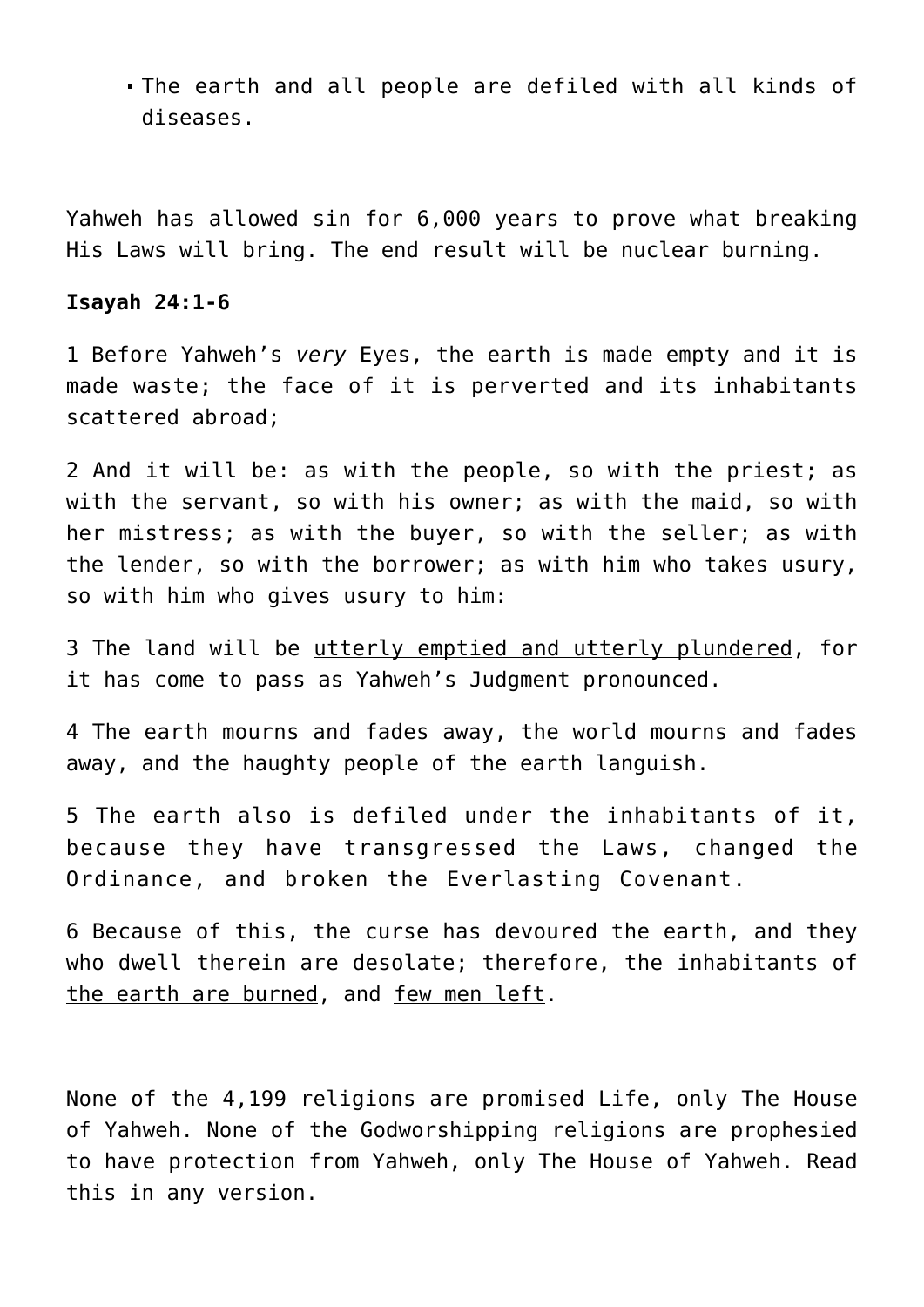#### **Revelation 22:12-16, KJV**

12 And, behold, I come quickly; and my reward [is] with me, to give every man according as his work shall be.

13 I am Alpha and Omega, the beginning and the end, the first and the last.

14 Blessed [are] they that do his commandments, that they may have right to the tree of life, and may enter in through the gates into the city.

15 For without [are] dogs, and sorcerers, and whoremongers, and murderers, and idolaters, and whosoever loveth and maketh a lie.

16 I (Yahshua) have sent mine angel to testify unto you these things in the churches. I am the root and the offspring of David, [and] the bright and morning star.

#### **Revelation 22:12-16, Amplified Bible**

12 Behold, I am coming soon, and I shall bring My wages and rewards with Me, to repay and render to each one just what his own actions and his own work merit.

13 I am the Alpha and the Omega, the First and the Last (the Before all and the End of all).

14 Blessed (happy and to be envied) are those who cleanse their garments, that they may have the authority and right to [approach] the tree of life and to enter through the gates into the city.

15 [But] without are the dogs and those who practice sorceries (magic arts) and impurity [the lewd, adulterers] and the murderers and idolaters and everyone who loves and deals in falsehood (untruth, error, deception, cheating).

16 I, [Yahshua], have sent My messenger (angel) to you to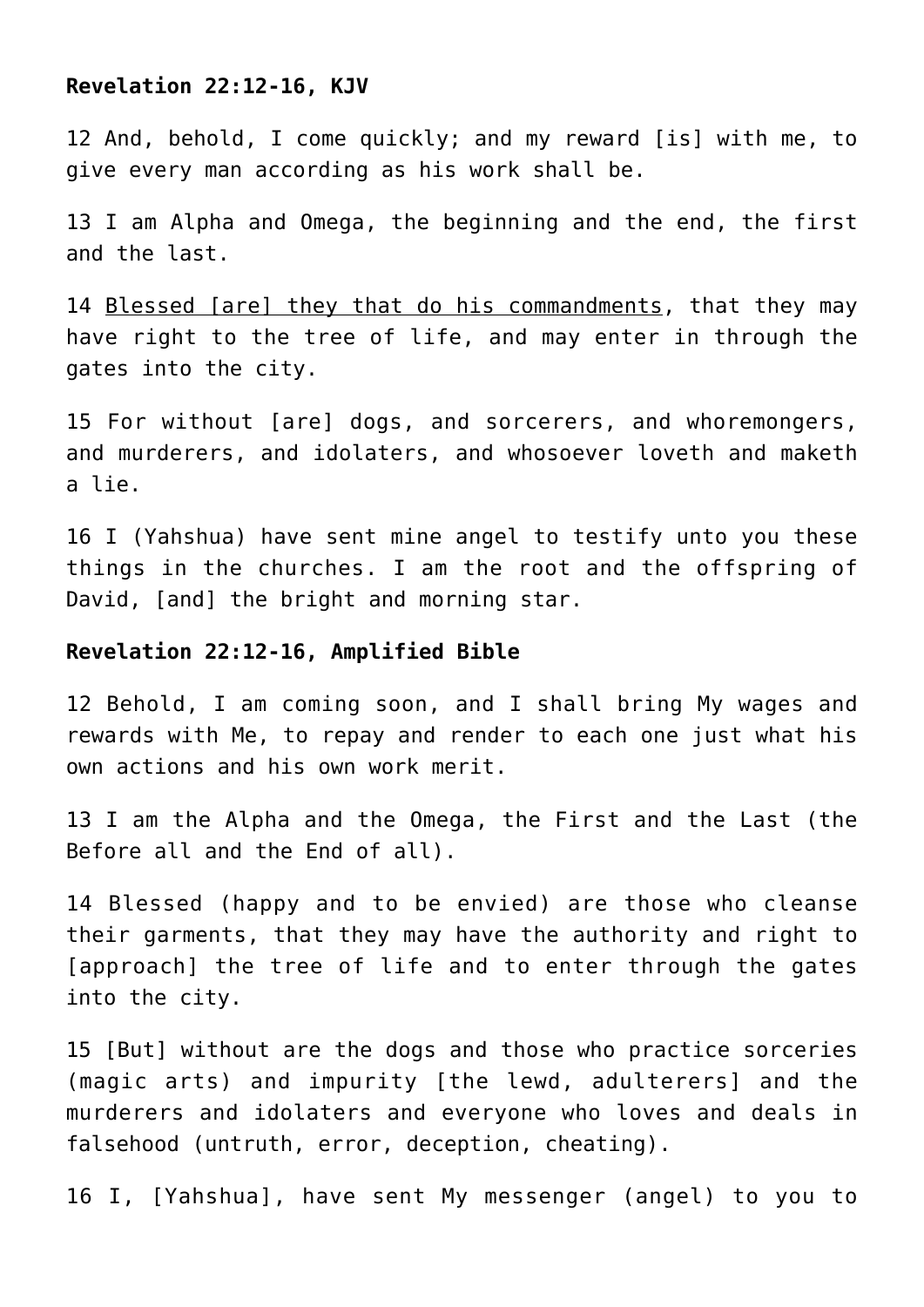witness and to give you assurance of these things for the churches (assemblies). I am the Root (the Source) and the Offspring of David, the radiant and brilliant Morning Star.

The churches did not start in this generation of the nuclear bombs. The churches do not keep the Commandments of Yahweh (**Revelation 22:14**).

The churches, starting with the Coptic Catholic and Roman Catholic, fight against, change and teach that the Commandments (Laws) of Yahweh were done away with. The Coptic Catholic, Roman Catholic, all of Christianity, and all other religions, practice breaking Yahweh's Ten Commandments.

# **Revelation 22:15, KJV**

For without [are] dogs, and sorcerers, and whoremongers, and murderers, and *idolaters*, and whosoever loveth and maketh a lie.

# **Revelation 22:15, Amplified Bible**

[But] without are the dogs and those who practice sorceries (magic arts) and impurity [the lewd, adulterers] and the murderers and idolaters and everyone who loves and deals in falsehood (untruth, error, deception, cheating).

Notice the word '**idolaters**'. Idolatry is the worship of Gods.

Read Satan's message again:

# **Genesis 3:5**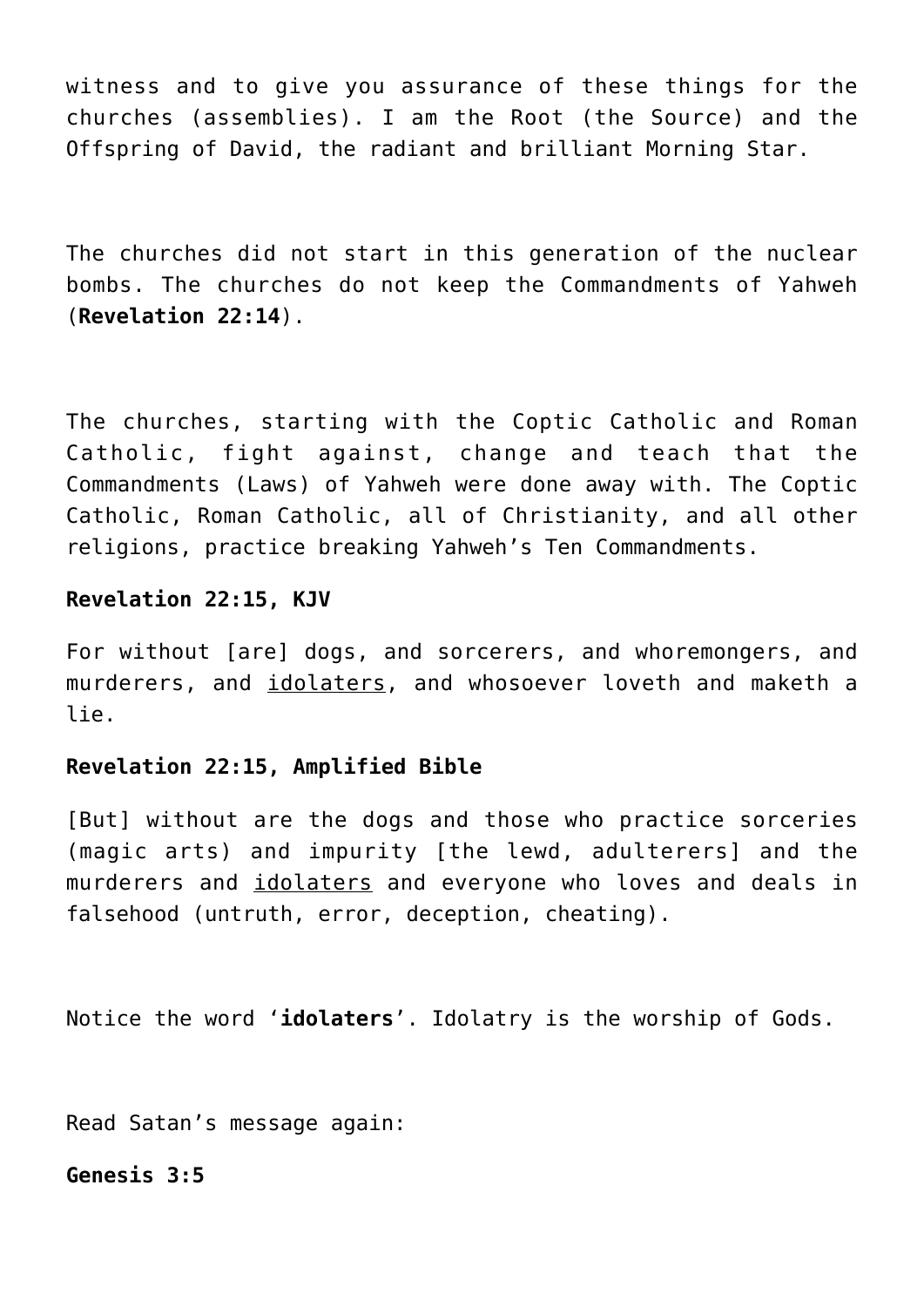For He knows that in the day you eat of it, your eyes will be opened, and you will be as Gods (elohim), knowing Righteousness and evil.

Did you catch that? Evil as the Gods. Those are idolaters. Evil is the practice of breaking one or more of Yahweh's Laws.

The Coptic Catholic, Roman Catholic, all of Christianity, and all other religions, practice breaking Yahweh's Laws of Righteousness.

So, to whom do they belong?

Answer: Satan.

Read it and believe it.

#### **I Yahchanan 3:4, 7-8, 10**

4 Whoever commits sin, transgresses also the Laws; for sin is the transgression of the Laws.

7 Little children, let no man deceive you; he who practices Righteousness is Righteous, just as He is Righteous.

8 He who practices sin is of the devil, for the devil has sinned from the beginning. For this purpose the Son of Yahweh was manifested; that He might destroy the works of the devil.

10 In this the Children of Yahweh and the children of the devil are manifest. Whoever does not practice Righteousness is not of Yahweh, and he does not love his neighbor!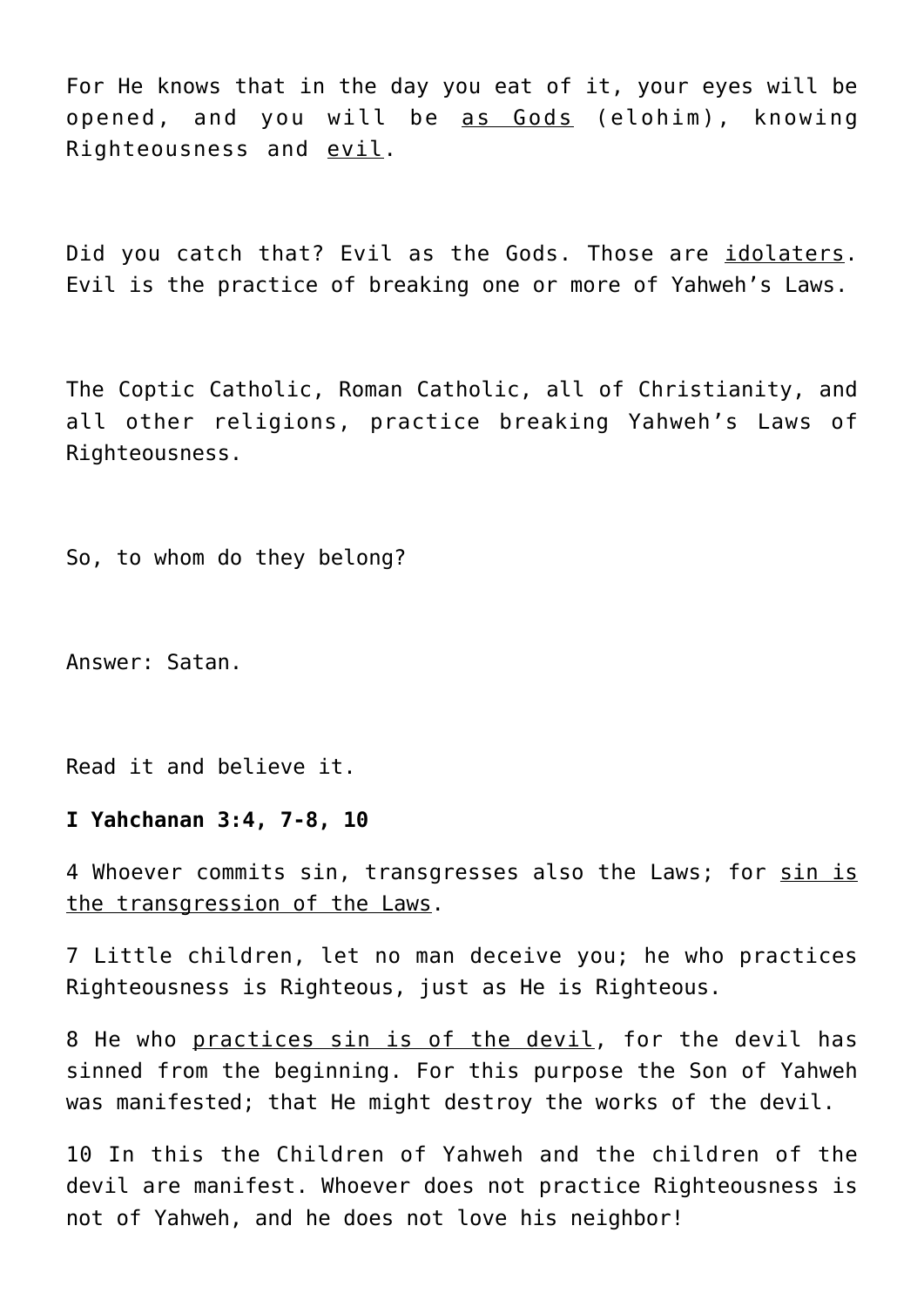#### **Romans 6:16**

Do you not know that to whom you yield yourselves as servants to obey, his servants you are whom you obey—whether of sin, *which leads* to death, or *of* obedience, *which leads* to Righteousness?

There are 4,200 religions in this generation and all but one worship Gods, practice evil—break and teach against the Laws written in your bible and *The Book of Yahweh*. They are the very Laws the Savior said to keep if you want to receive Eternal Life. He will not change anything in this written Contract, called *The Book of Yahweh.*

#### **Mattithyah 19:17**

But He said to him: Why do you question Me about Righteousness? There is only One Who is the Standard of Perfection, and He is Yahweh; so if you would enter into Life, keep the Laws of Yahweh.

# **Revelation 22:12-14**

12 And behold, I come quickly, and My Reward *is* with Me, to give every man according as his work will be.

13 I am the First and the Last, the Beginning and the End.

14 Blessed *are* those who keep His Laws, that they can have right to the Tree of Life, and can enter in through the gates into the City.

Yahshua Messiah says this of them:

# **Revelation 22:15**

For outside *are* dogs, and sorcerers, and whoremongers, and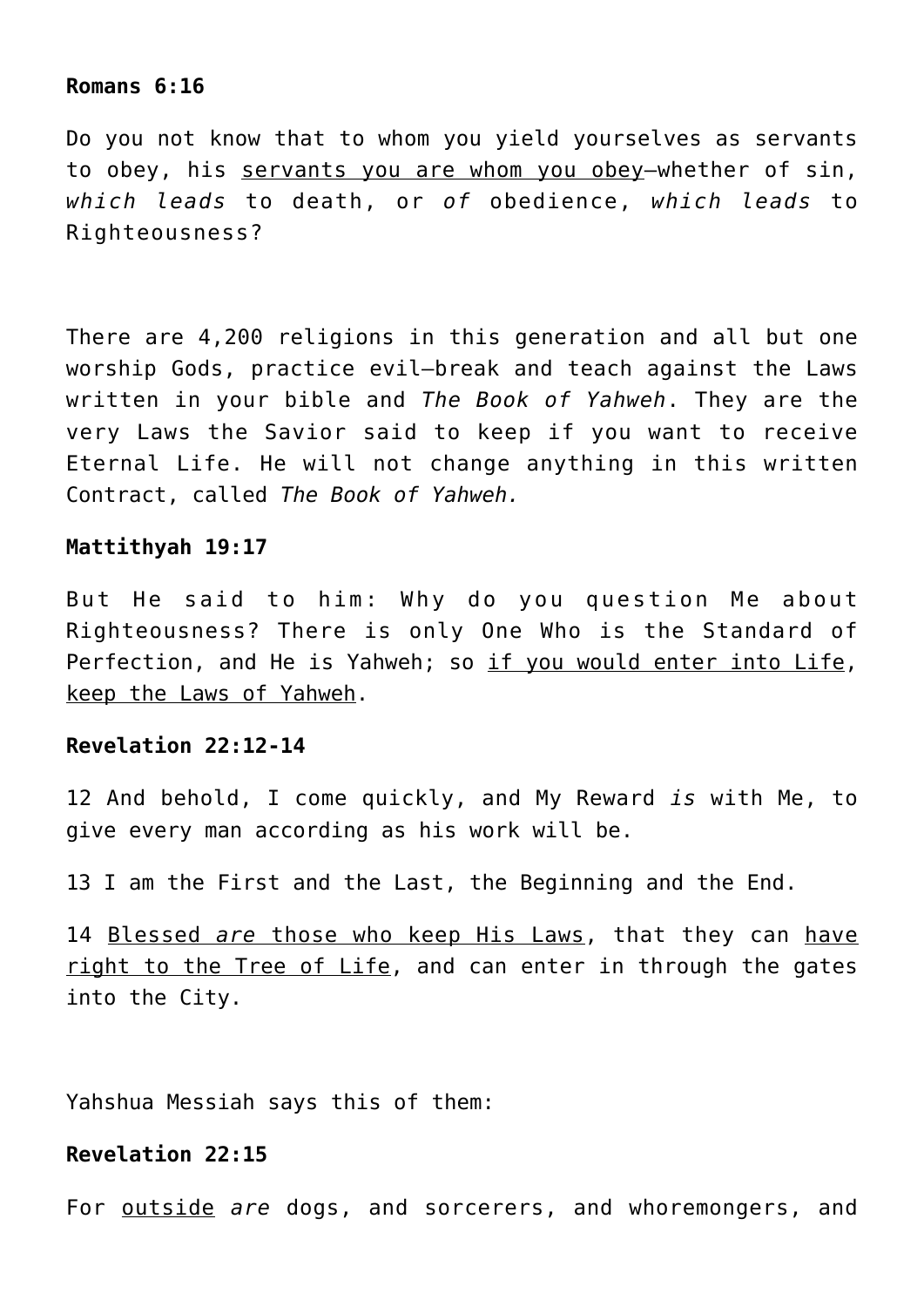murderers, and worshipers of Gods (elohim) and everyone *who professes* to love, yet practices breaking the Laws.

#### **Mattithyah 7:19**

Every tree which does not bring forth Righteous fruit is cut down, and cast into the fire.

**This World of Sin**

**Will End in This Generation**

**With Nuclear Burning—**

**Nation Against Nation,**

**Religion Against Religion**

## **Mattithyah 24:7, 21-22, 29, 33-34**

7 For nation will rise against nation, and kingdom against kingdom, and there will be famines, and pestilences; *disease epidemics,* and earthquakes; *environmental disasters,* in place after place:

21 For then will be Great Tribulation, such as has not come to pass since the beginning of the world to this time—no, nor ever will be.

22 And unless those days were shortened, there would no flesh be saved; but for the Elect's sake, those days will be shortened.

29 Immediately, *but* after the *Great* Tribulation of those days will the sun be darkened, and the moon will not give her light, and the stars will fall from heaven, and the powers of the heavens will be shaken.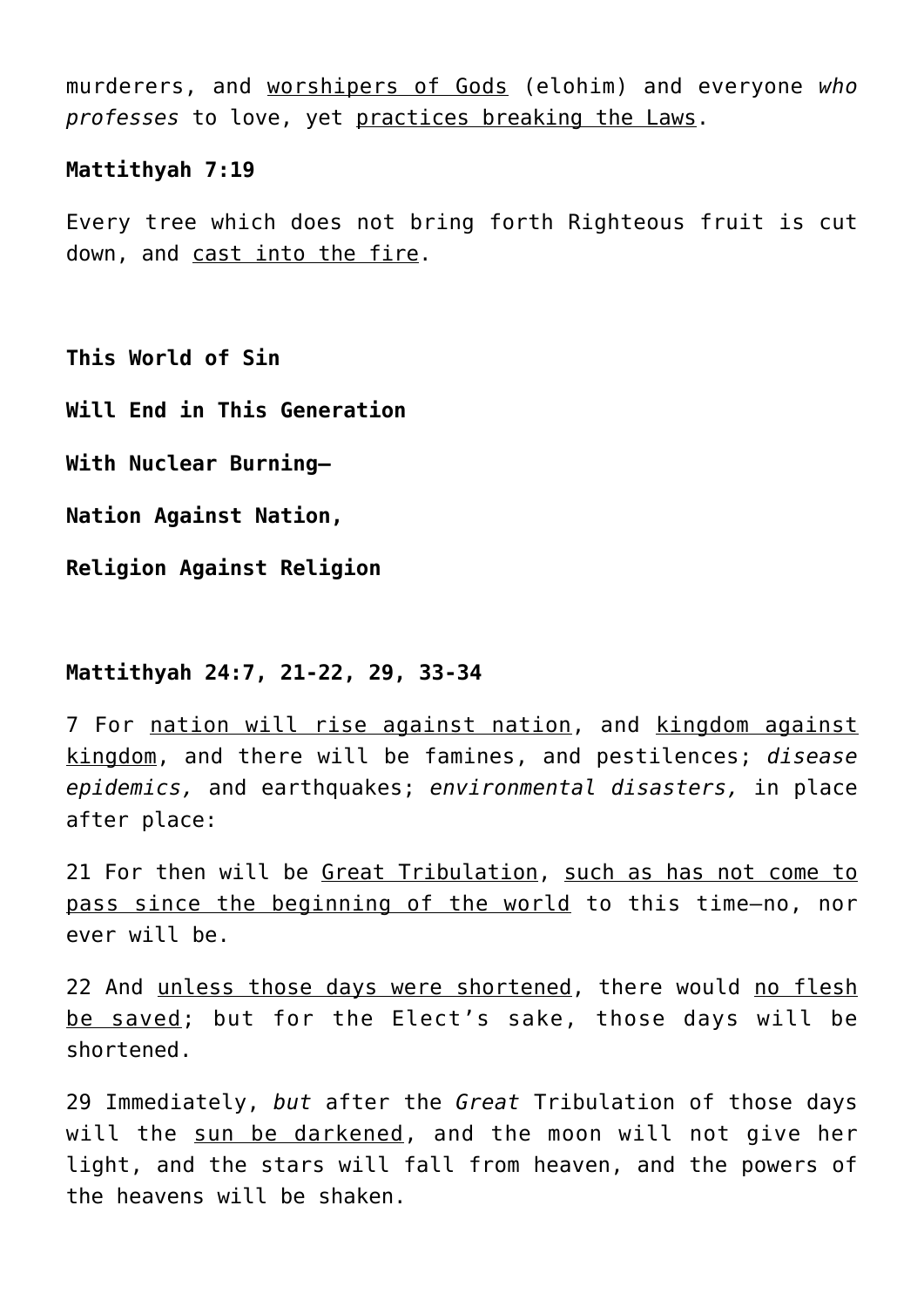33 In the same way, when you see all these things, know that *His coming and The End of the Ages* are near, at the very door.

34 Truly I say to you: That generation will not pass *away,* until all these things are fulfilled.

One-hour burning:

# **Revelation 18:1-5, 8, 10, 17, 19**

1 And after these things I saw one Messenger, who was sent from Yahweh. He had great Authority; and the nations were taught Righteousness by him.

2 And he cried mightily with a strong voice, saying: Babylon the great is fallen, is fallen, and is become the habitation of demons, and the hold of every foul spirit, and a place where its priests reject knowledge and they teach everyone to be unclean; to hate and get away from keeping the Laws.

3 For all nations have drunk of the wine of the wrath of her fornication, and the kings of the earth have committed fornication with her, and the merchants of the earth have grown rich through the abundance of her delicacies.

4 And I heard another voice from heaven, saying: Come out of her, My People, so that you do not partake in her sins, and so that you do not receive of her plagues,

5 For her sins have reached unto heaven, and Yahweh has remembered her iniquities!

8 Therefore, her plagues will come in one day—death, and mourning, and famine; and she will be utterly burned with fire; for strong *is* Father Yahweh Who judges her.

10 Standing afar off for the fear of her torment, saying: Alas! Alas! That great city Babylon, that mighty city! For in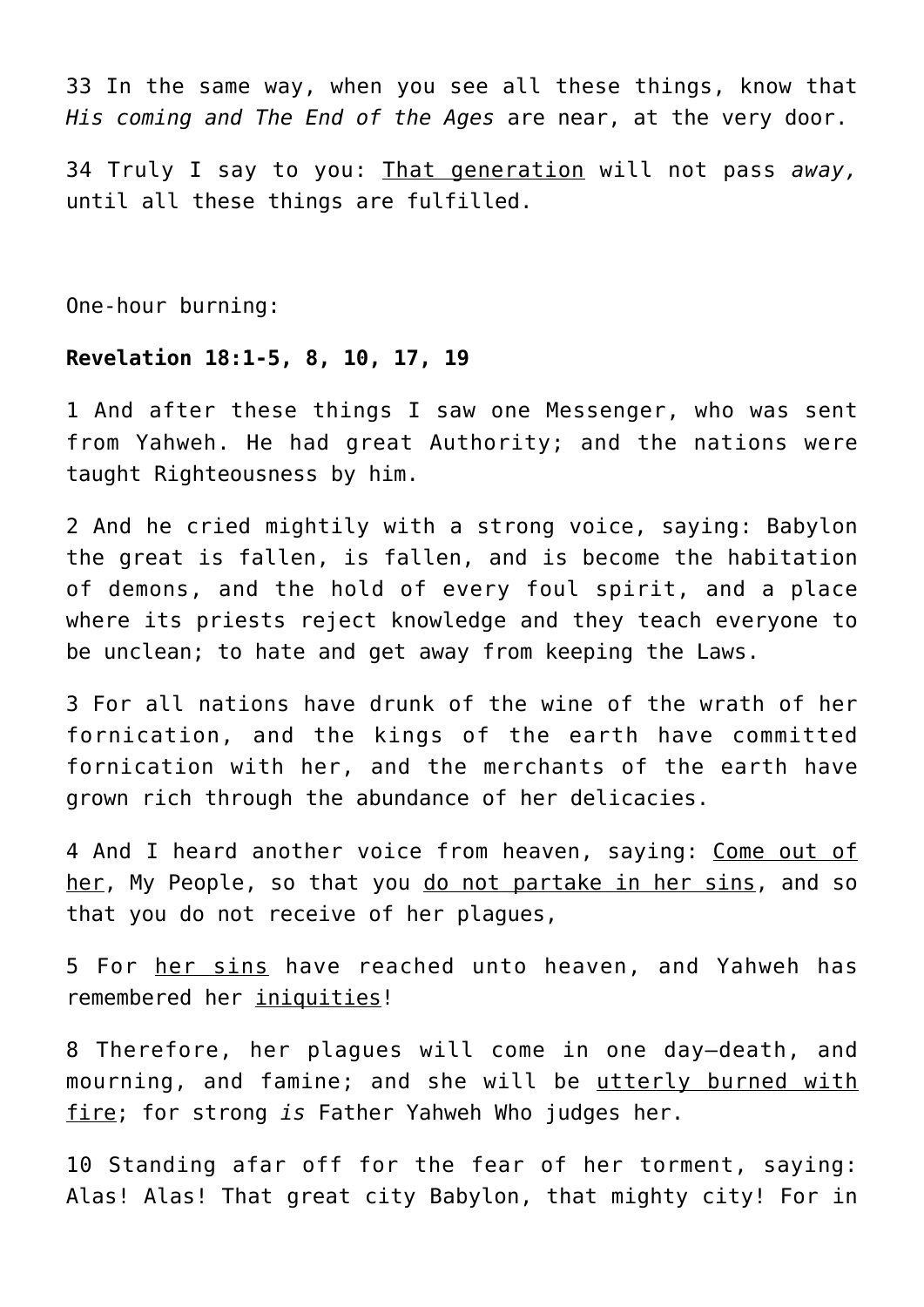one hour your judgment has come!

17 For in one hour such great riches came to nothing! And every sea captain, and all the company in ships, the sailors, and all who earn their living from the sea, stood afar off,

19 And they cast dust on their heads, and cried, weeping and wailing, saying: Alas! Alas, that great city, in which all who had ships in the sea were made rich through her wealth! For in one hour she is made desolate.

Can this generation burn the earth in one hour?

Answer: Yes! And it WILL in this generation.

# **Mattithyah 24:33-34**

33 In the same way, when you see all these things, know that *His coming and The End of the Ages* are near, at the very door.

34 Truly I say to you: That generation will not pass *away,* until all these things are fulfilled.

# **Atomic Armageddon is just 30 minutes away – former US Navy advisor**

Published time: 7 Dec, 2015 07:31 Edited time: 7 Dec, 2015 09:50

https://www.rt.com/shows/sophieco/324941-nuclear-co;c-war-us/

Dr. Theodore Postol, former advisor to the U.S. Chief of Naval Operations, a professor at MIT, nuclear technology expert.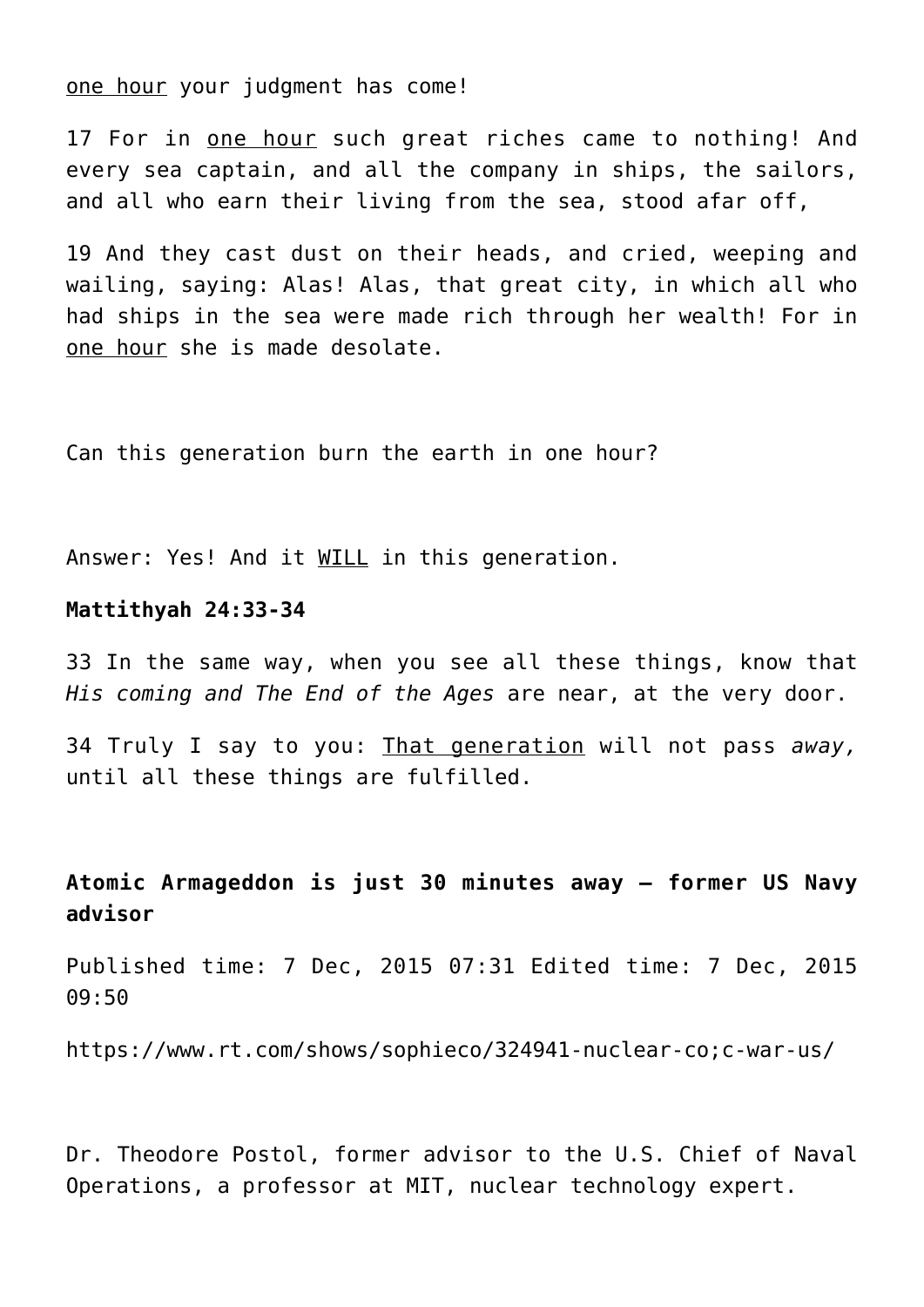Sophie Shevardnadze: *What happens, hypothetically, if there is a nuclear war? Will a doctrine like a mutual destruction doctrine ever work again?*

Dr. TP: …somebody makes a bad decision with incomplete information, which is almost certainly what happens in the real world – information is never complete – you could have a massive use of nuclear weapons, and that, of course, would end civilization as we know it…

SS: *Now, Ted, tell me something. Explain to an amateur, to me, how does one launch a nuclear weapon? Is it as easy as pressing a button? How long does it take for a nuclear missile to reach its target?*

Dr. TP: The ballistic missile could be fired, basically, within 50 or 60 seconds, more or less, after alert being given to the operators. The rocket will then ignite…then it would release warheads. The warheads would float in the near vacuum of space under the influence of gravity and momentum, and in about 20-28 minutes would arrive at their targets, re-enter the atmosphere and explode. So the world could be, basically, finished off in anywhere from half hour to an hour upon the arrival of these warheads. …most nuclear warheads would be delivered in a very short time, probably within half hour or an hour interval.

The increase in knowledge, spoken of in **Daniyl 12:4**, actually started in this generation in 1934.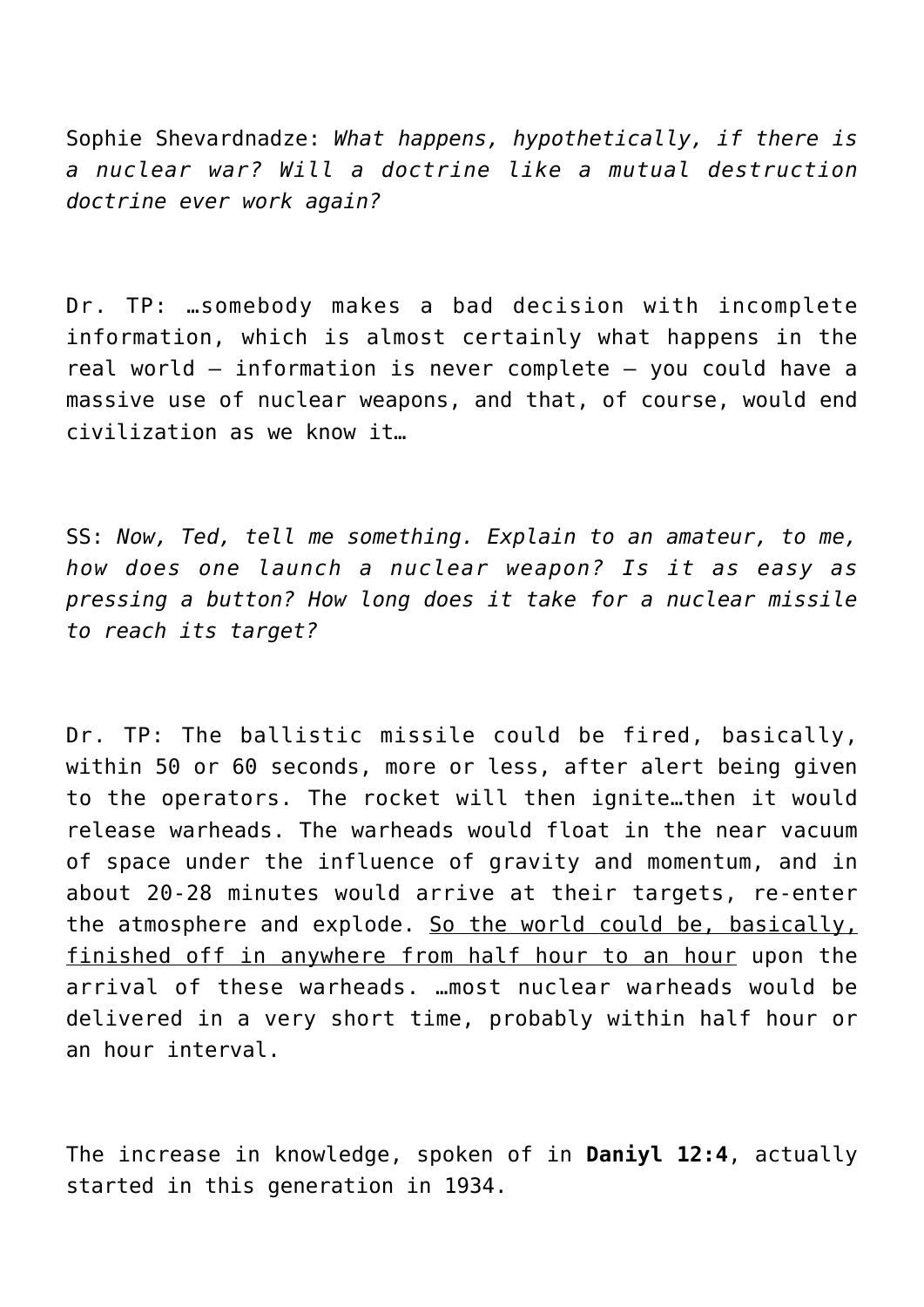**The Evolution of the Modern Computer. An Open Source Graphical History (1934 to 1950)**

This is the home of the Computer Evolution File. This file attempts to provide a comprehensive graphical representation of the evolution of the modern computer for the period 1934 to 1950.

*virtualtravelog.net*

The nuclear bombs also started in 1934.

The younger of the two brothers, called by Yahweh—His Two Witnesses, was born in 1934.

I pray that Yahweh blesses your understanding.

Repent and be converted.

#### **Acts 3:19**

Repent therefore, and be converted, that your sins can be blotted out; that times of refreshing can come from the Presence of Yahweh.

Unless you repent and convert to practicing Yahweh's Laws of Righteousness, the promise to you is: you will perish.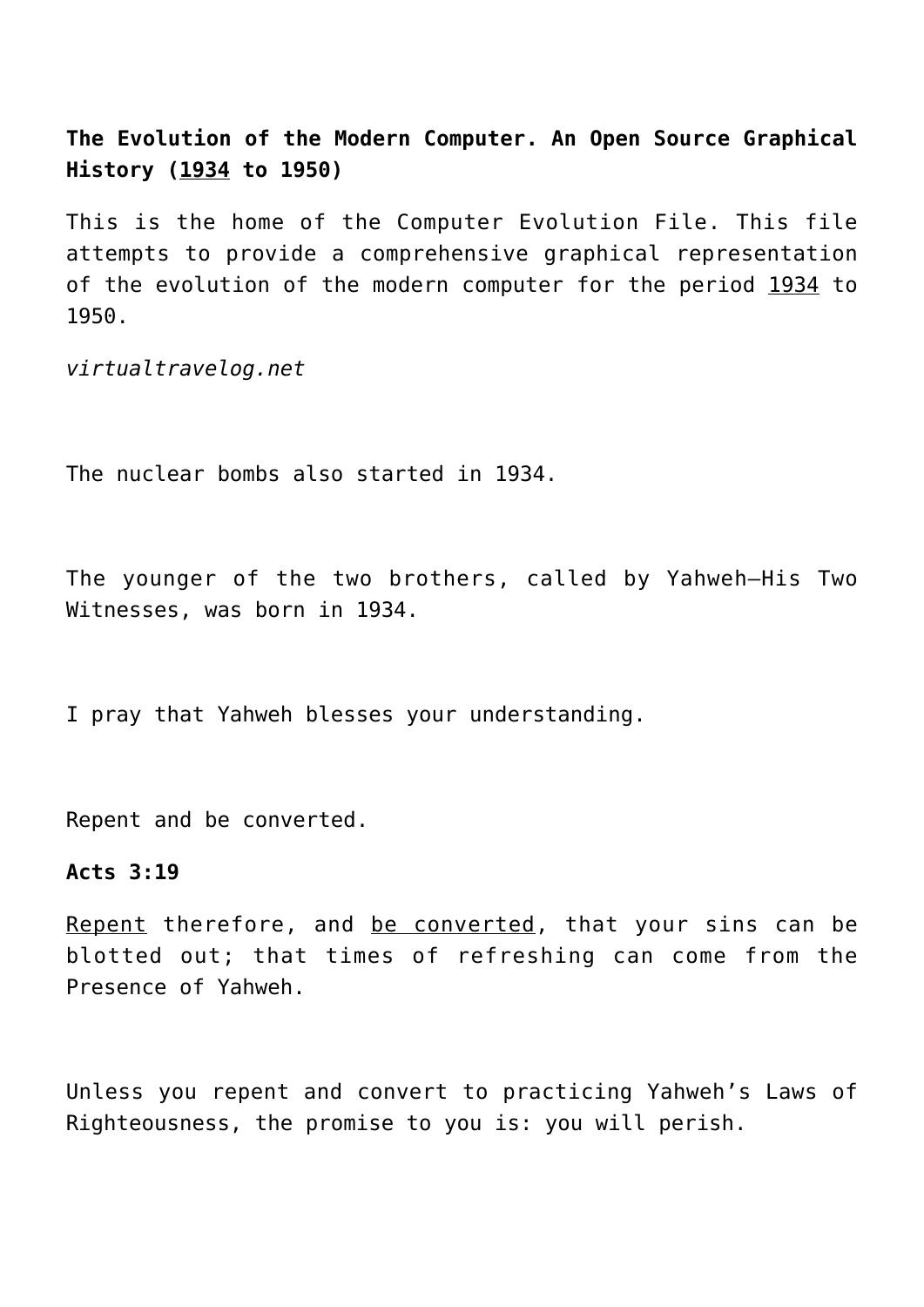Practice:

# **I Yahchanan 3:7-8, 10**

4 Whoever commits sin, transgresses also the Laws; for sin is the transgression of the Laws.

7 Little children, let no man deceive you; he who practices Righteousness is Righteous, just as He is Righteous.

8 He who practices sin is of the devil, for the devil has sinned from the beginning. For this purpose the Son of Yahweh was manifested; that He might destroy the works of the devil.

10 In this the Children of Yahweh and the children of the devil are manifest. Whoever does not practice Righteousness is not of Yahweh, and he does not love his neighbor!

Seek the House of Yahweh.

# **Mattithyah 6:33**

But seek you first the Kingdom of Yahweh and His Righteousness, and all these things will be added to you.

#### **Deuteronomy 12:5-8**

5 But you are to seek the Habitation of your Father; *The House of Yahweh—*the place which Yahweh your Father shall choose out of all your tribes to establish His Name-and there you must go.

6 There you must bring your burnt offerings and sacrifices, your tithes, and special gifts you have vowed to give, your freewill offerings, and the firstborn of your herds and flocks.